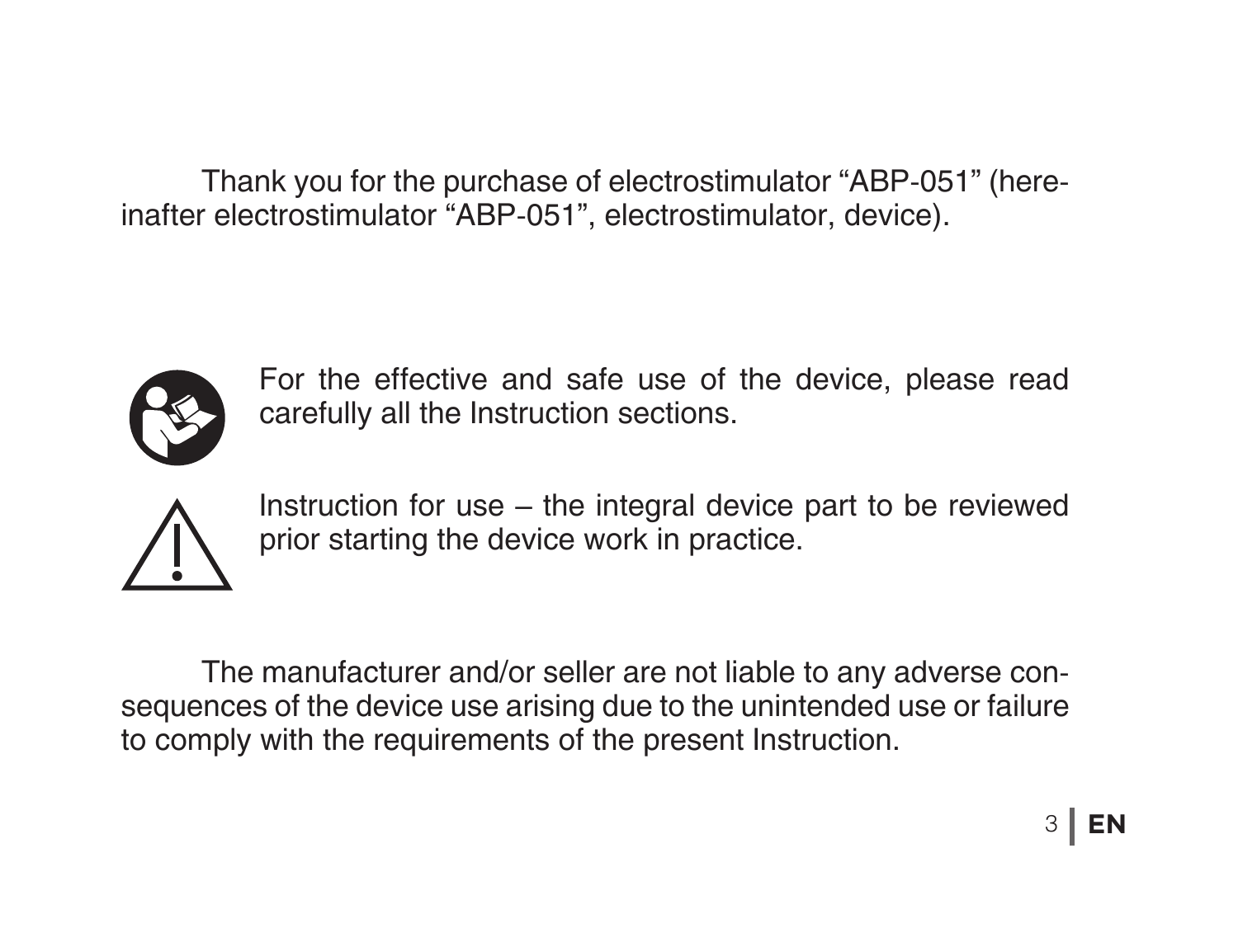# **TABLE OF CONTENTS**

| 5. Contraindications for the electrostimulator use10                                                                                              |  |
|---------------------------------------------------------------------------------------------------------------------------------------------------|--|
| 6. Description of the electrostimulator construction 11                                                                                           |  |
|                                                                                                                                                   |  |
| 8. Possible use and particulaties of the electrostimulator use for people<br>with Implanted medical devices, pregnant, lactating women, children, |  |
| 9. Possible effect of the electrostimulator on ability to drive and operate                                                                       |  |
| 10. Necessity to store the electrostimulator out of reach of children23                                                                           |  |
| 11. Recommendations how to use electrostimulator "ABP-051"24                                                                                      |  |
| 12. Conditions and operational procedure for electrostimulator                                                                                    |  |
|                                                                                                                                                   |  |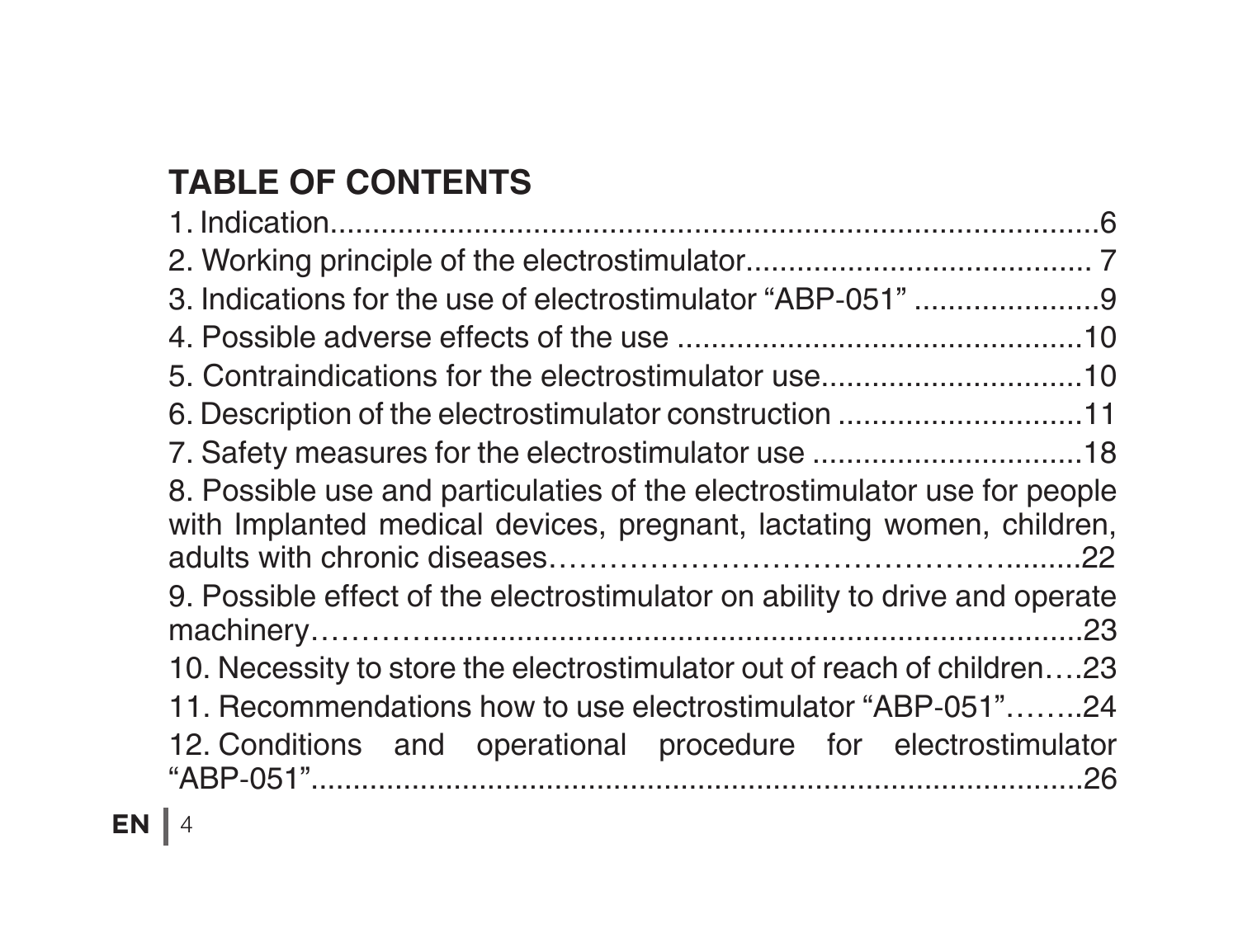EN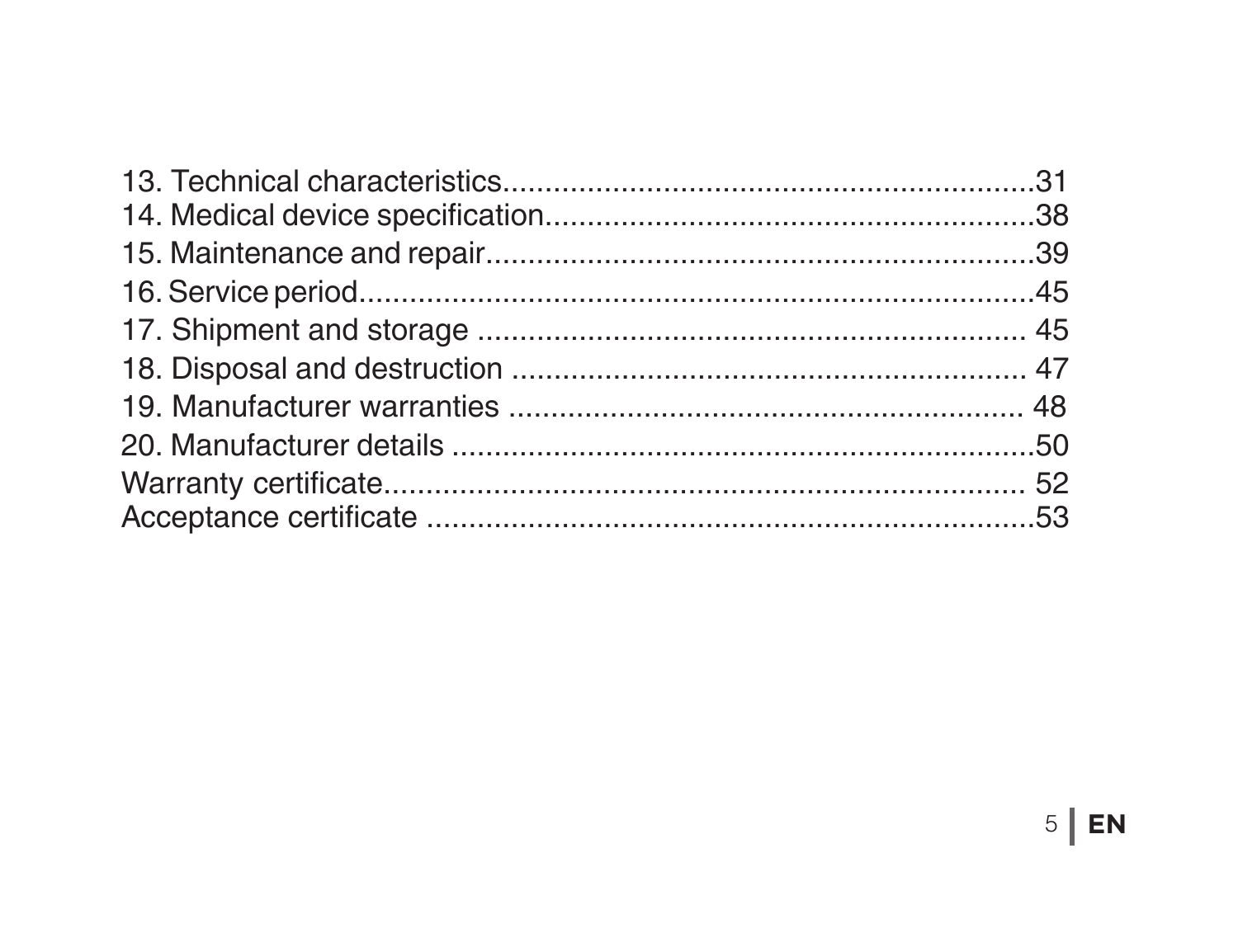# **1. INDICATION**

Electrostimulator "ABP-051" is intended for therapeutic non-invasive (without skin damage) course exposure on wrist areas via transcutaneous electric stimulation for normalization of blood pressure only in combination with drug therapy.

#### **Course of procedures assures:**

- blood pressure normalization;
- improvement of overall health condition;
- improvement of emotional state;
- improvement of working capacity;
- decrease of weather sensitivity;
- increase of patient's quality of life.

 The electrostimulator is intended for the use in-patient and out-patient facilities of the health and medical care institutions and home settings.

```
	 Application — physiotherapy.
```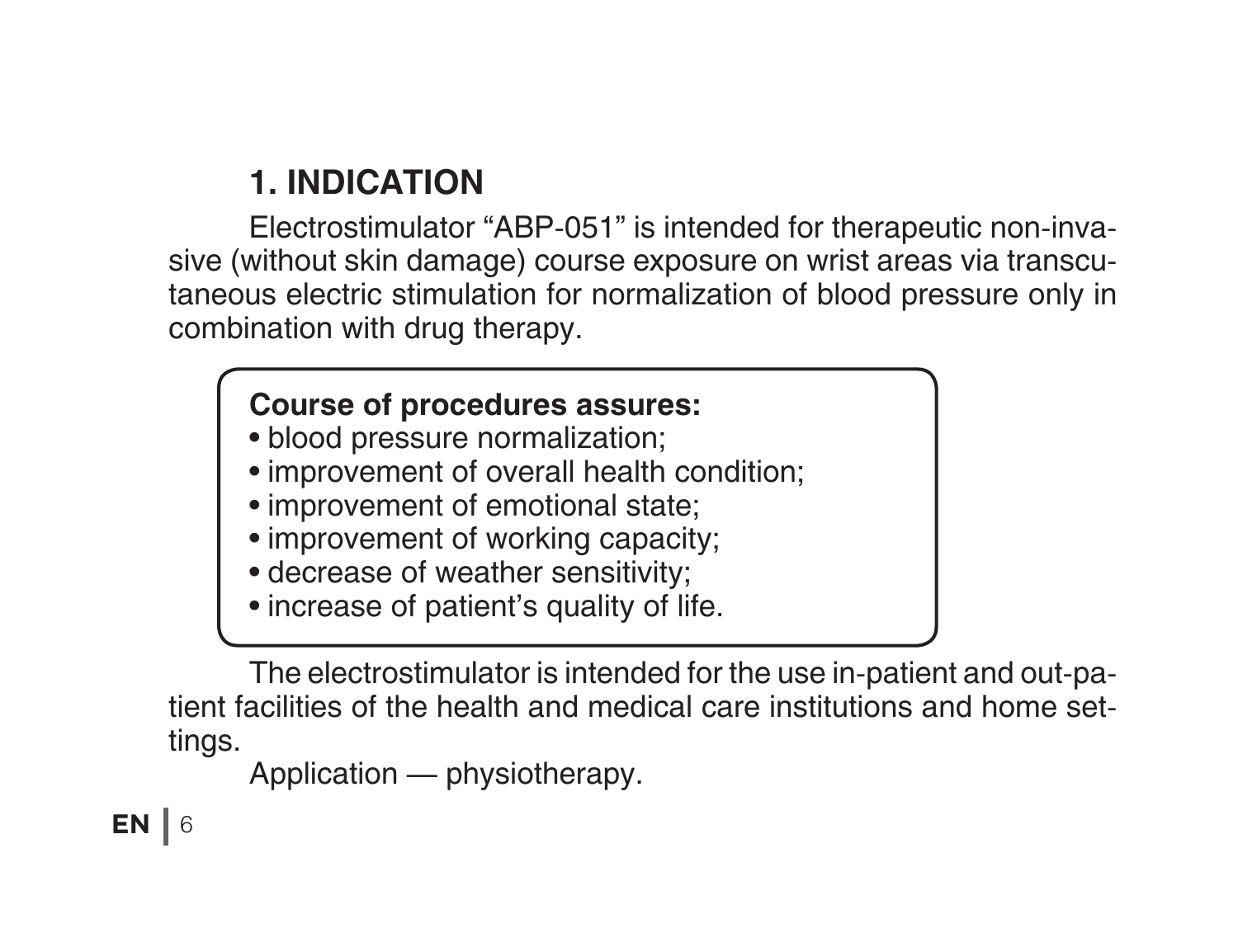# **2. WORKING PRINCIPLE OF THE ELECTROSTIMULATOR**

Electric current stimulation — the most universal method for excitation of receptor structures launching cascade of receptor and adaptive body mechanisms. Electric current is easily dosed per magnitude, gives opportunity to manage impulse frequency, their duration and polarity, and finally is the adequate stimulus for excitable tissues.

 Electrostimulator "ABP-051" affects mainly vascular tone. It is the most effective and safe method for cardiac tone exposure. It is the most effective and safe method for blood pressure exposure. Hereby the device does not almost affect cardiac output and heart rate.

 The selection of exposure areas is determined by the disorder type and convenience of the use at work in home settings, in course treatment.

 Stimulation is made as the series of impulses, the number of impulse series corresponds to the set of frequencies for blood pressure normalization.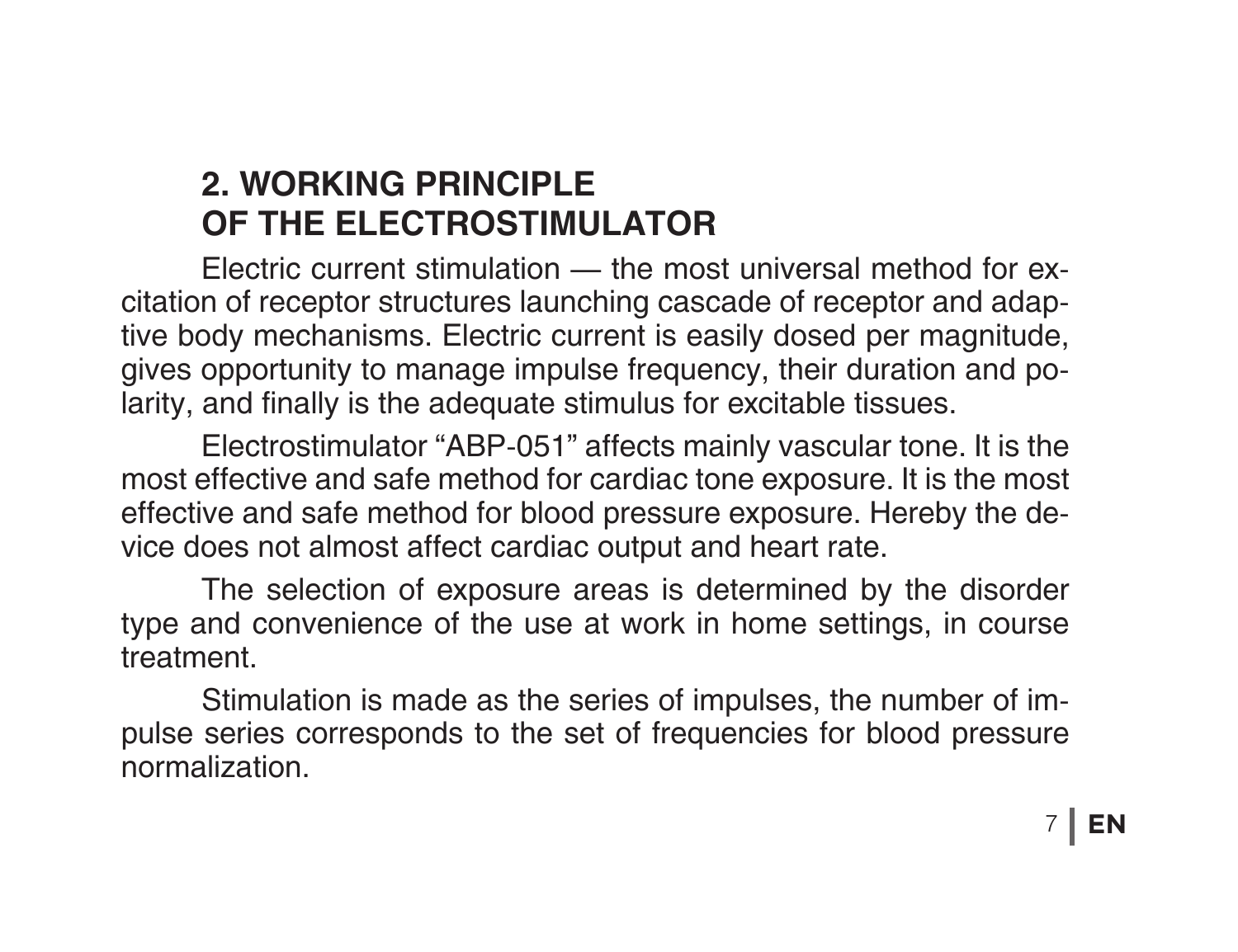The efficiency of exposure depends on a human condition prior exposure and used area.

 Tolerance to electric stimulation develops more rarely and slowly, more over, exposures of electrostimulator "ABP-051" have low intensity and duration that increases tolerability and safety of procedures.

 The electrostimulator is a mobile, light and compact device allowing to make procedures in any convenient time, in any place, as well:

- acts without any subcutaneous penetration not inducing any infection risk;
- does not induce pain:
- exposure time on wrist area depends on the selected working regime;
- device construction is designed so that it may be used with one hand to facilitate operation process;
- hospitalization is not required for a course of procedures is not required.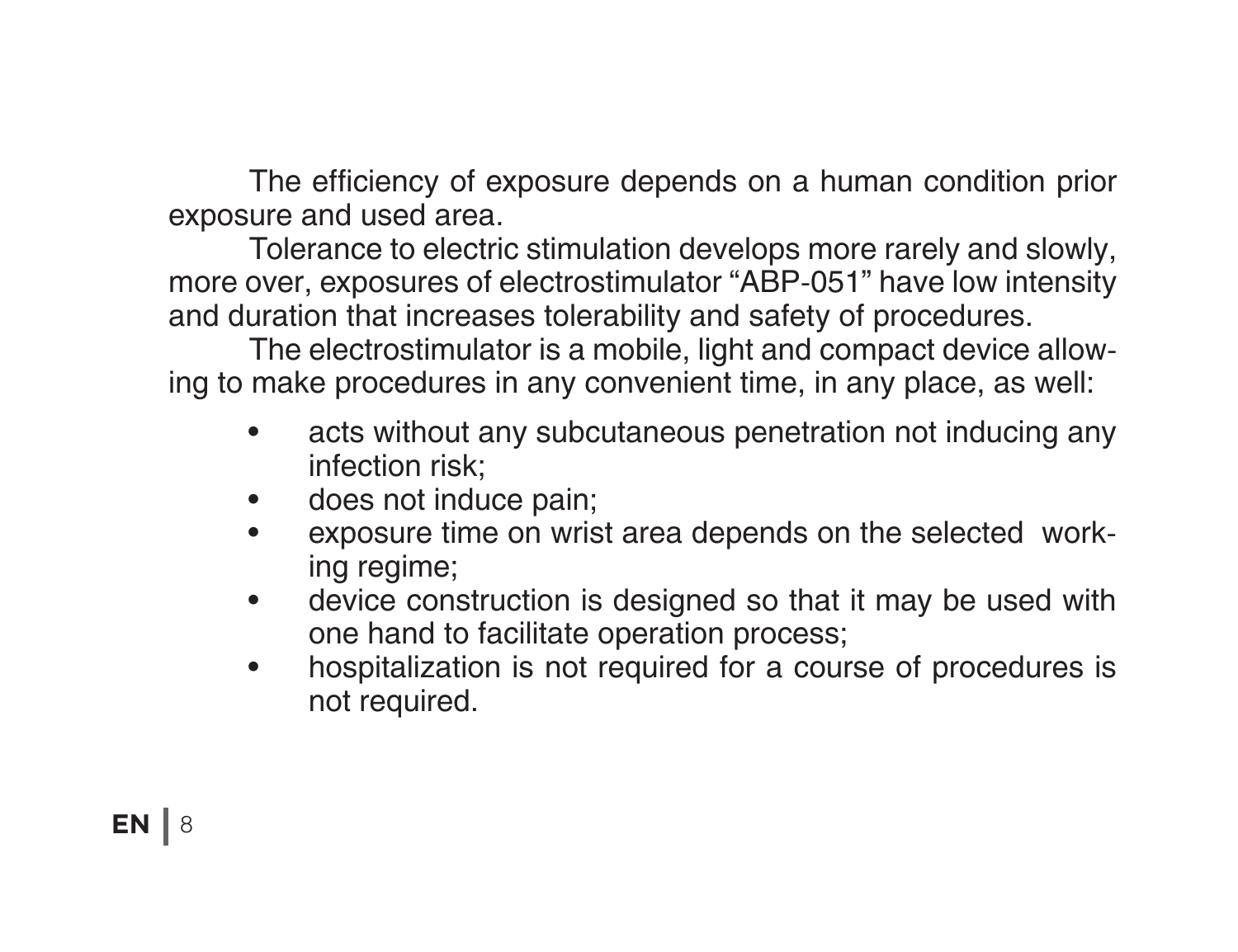# **3. INDICATIONS FOR THE USE OF ELECTROSTIMULATOR "ABP-051"**

- Steady high systemic blood pressure in patients with arterial hypertension (hypertensive disease) — only as a supplement to complex drug treatment.
- • Episodes of blood pressure increase in stress situations, weather changes, etc. in persons with labile arterial hypertension.
- Low blood pressure in chronic arterial hypotension (hypotensive disease) patients — as a supplement to complex drug treatment.



**Attention!** The device is indicated for the use in persons above 14 years.

Use the electrostimulator strictly as indicated.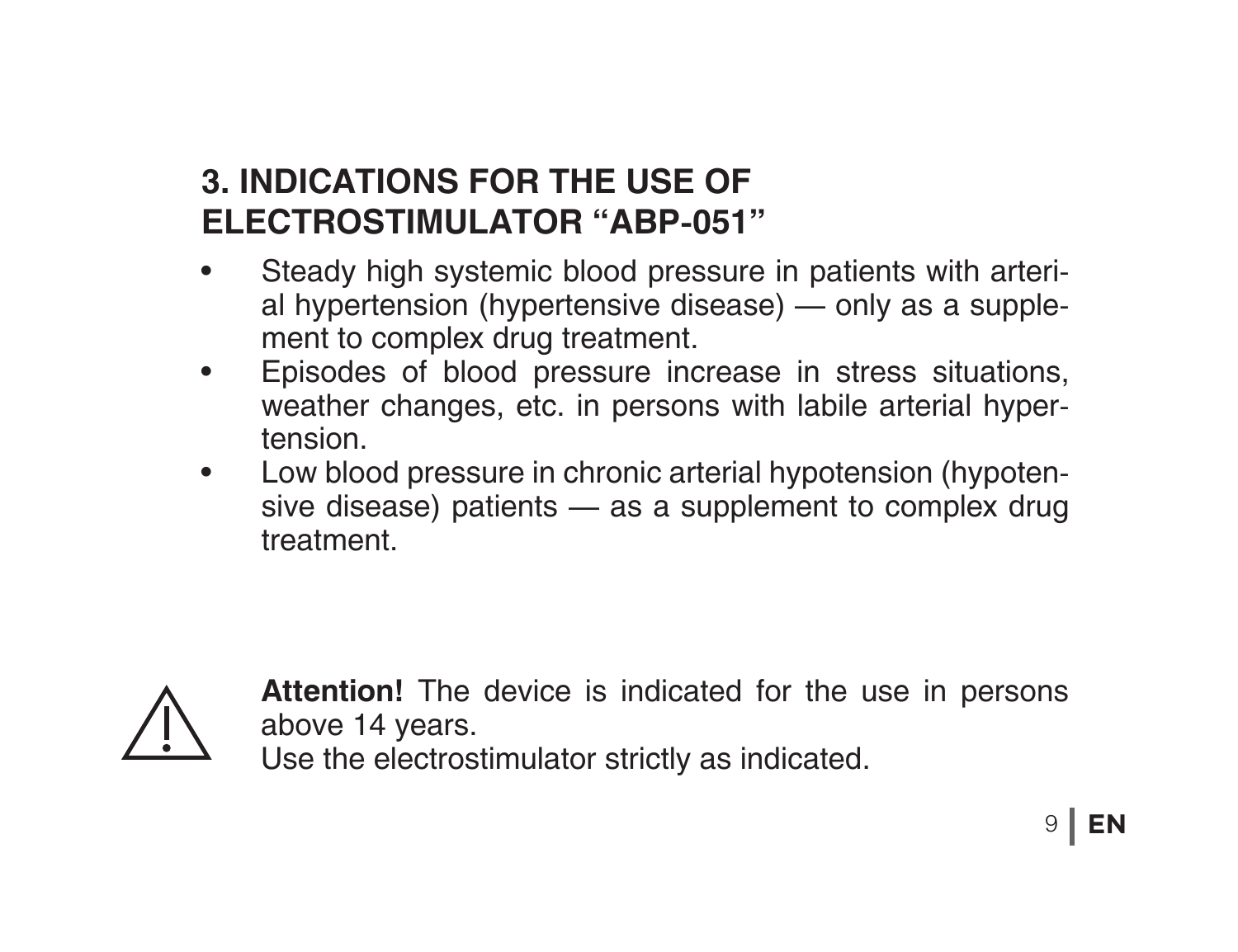# **4. POSSIBLE ADVERSE EFFECTS OF THE USE**

Possible adverse effects of the electrostimulator use are not identified.

# **5. CONTRAINDICATIONS FOR THE ELECTROSTIMULATOR USE**

5.1. Absolute:

- presence of an implanted pacemaker;
- individual intolerability of the electric current;
- atrial fibrillation:
- • general contraindications to physical therapy.

5.2. Relative:

- open skin wounds or injuries in the distal third of the left forearm (macerations, wounds, burns, exanthema, etc.);
- neoplasms (tumors) of any etiology or location;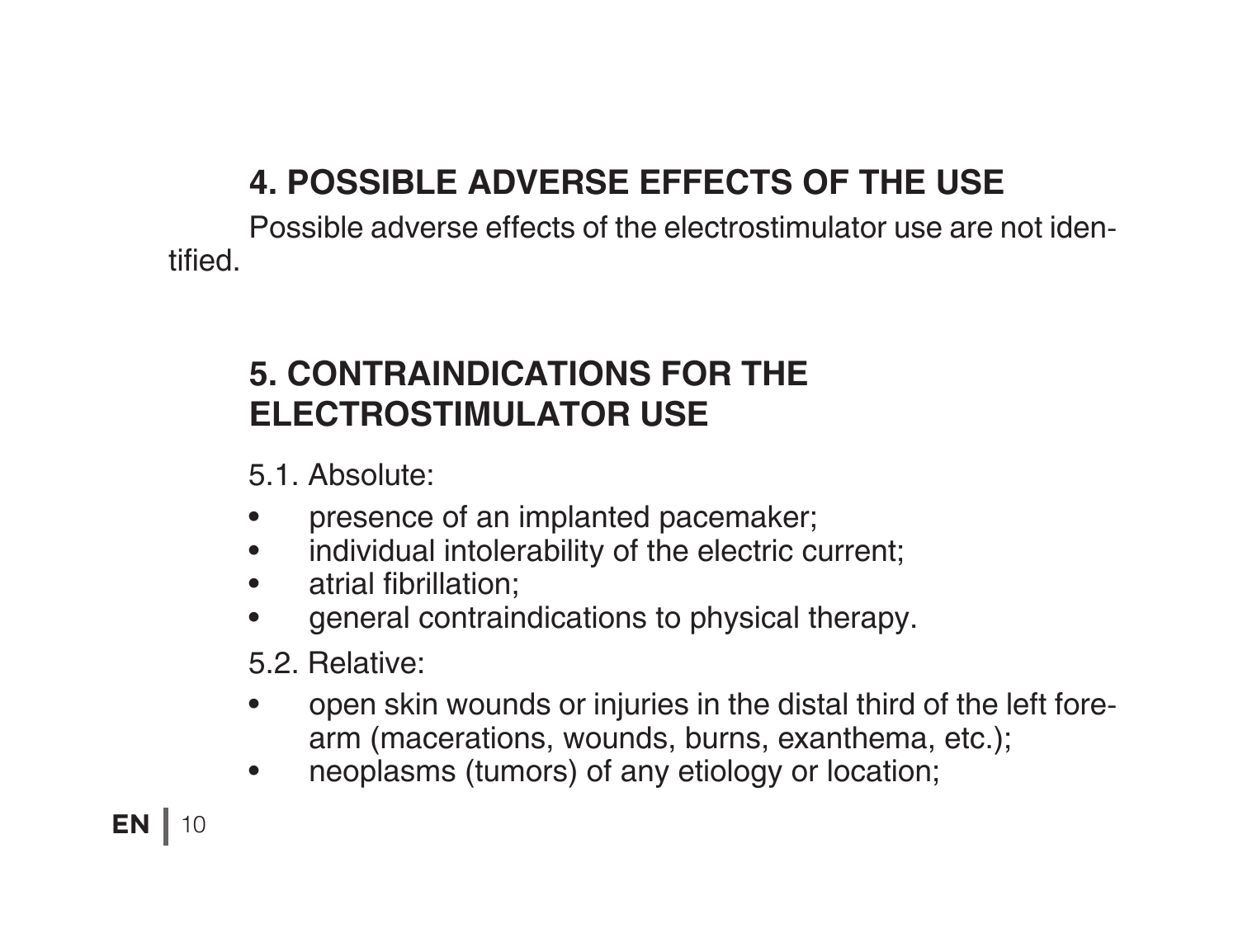- acute fevers of unclear etiology;
- acute psychotic, alcohol or drug-induced excitation;
- pregnancy.

# **6. DESCRIPTION OF THE ELECTROSTIMULATOR CONSTRUCTION**

6.1. Appearance of electrostimulator "ABP-051" is presented on Fig.1а and Fig.1b.

 6.2. The device uses two automatic electric current programs for course exposure on human wrist areas (see Fig.2 and Fig.3) with various frequencies.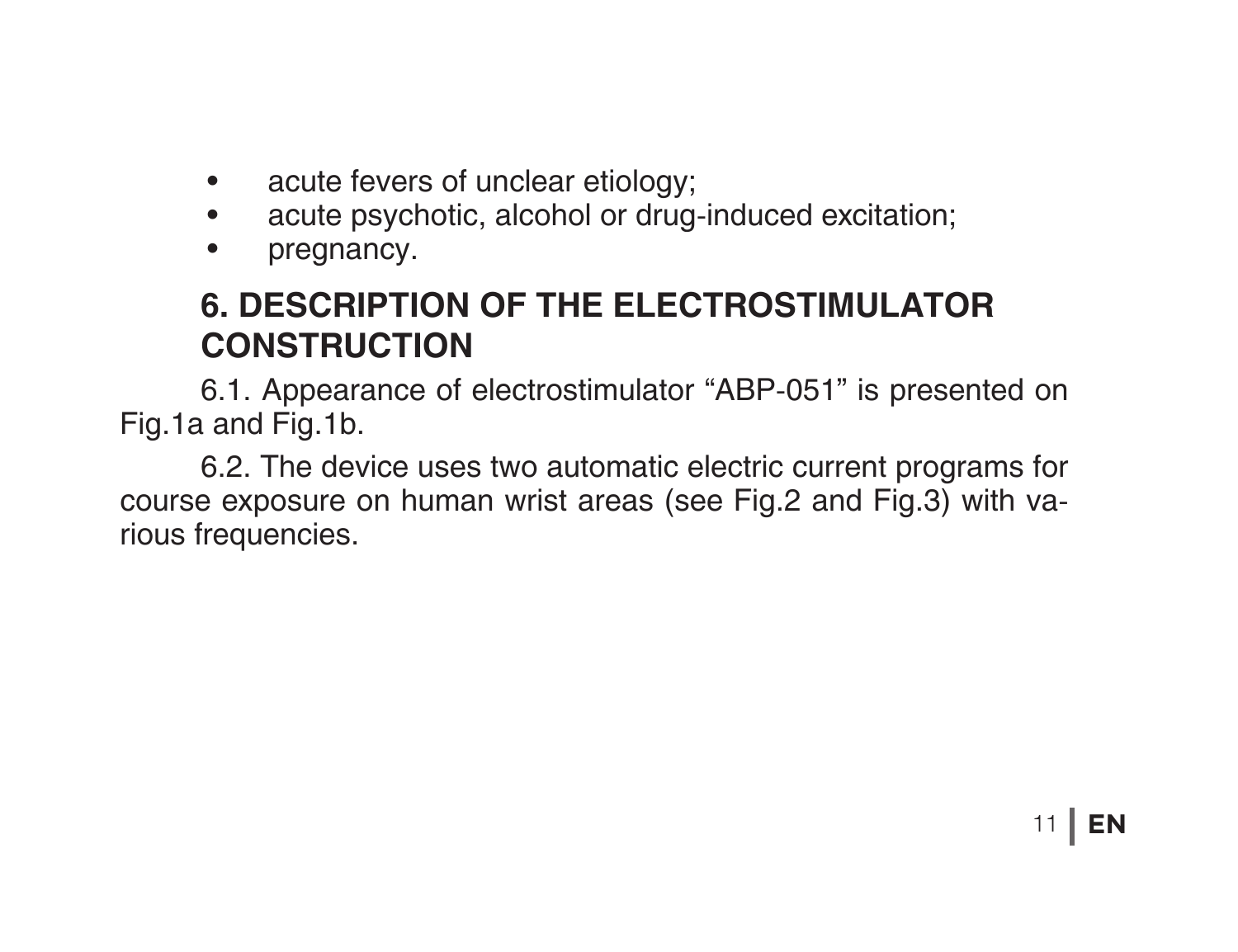

*Fig.1а. Construction and appearance (top)*

*1— On/Off key of Program №1 (contains three relief points on the surface) 2 — LED indicator of Program №1 3 — Front panel 4 — Battery compartment lid* 

*5 — LED indicator of Program №2 6 — On/Off key of Program №2 (contains one relief point on the surface)*

$$
7 - \mathsf{Cuff}
$$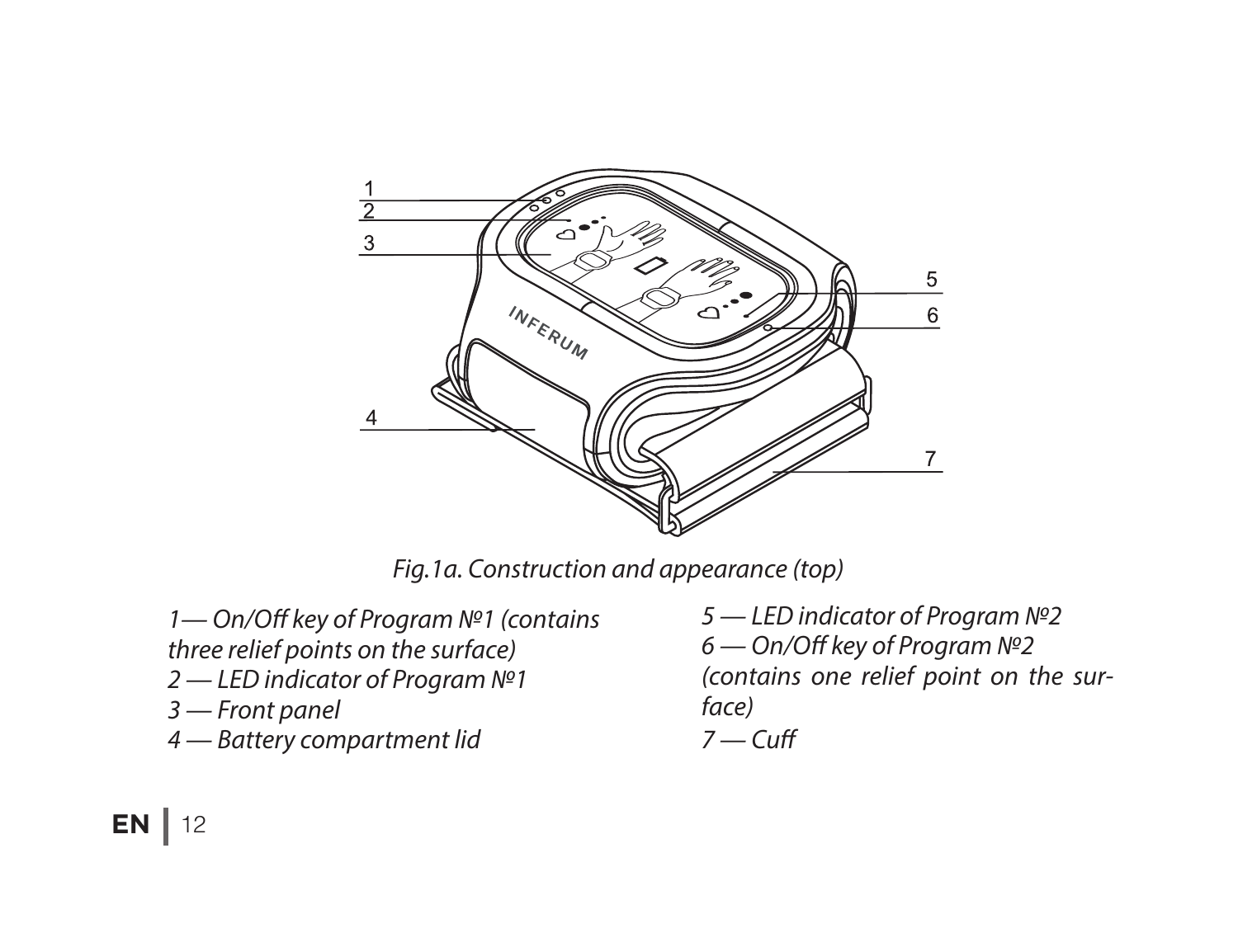

*Fig.1b. Construction and appearance (bottom)*

*8 — Body 9 — Electrodes*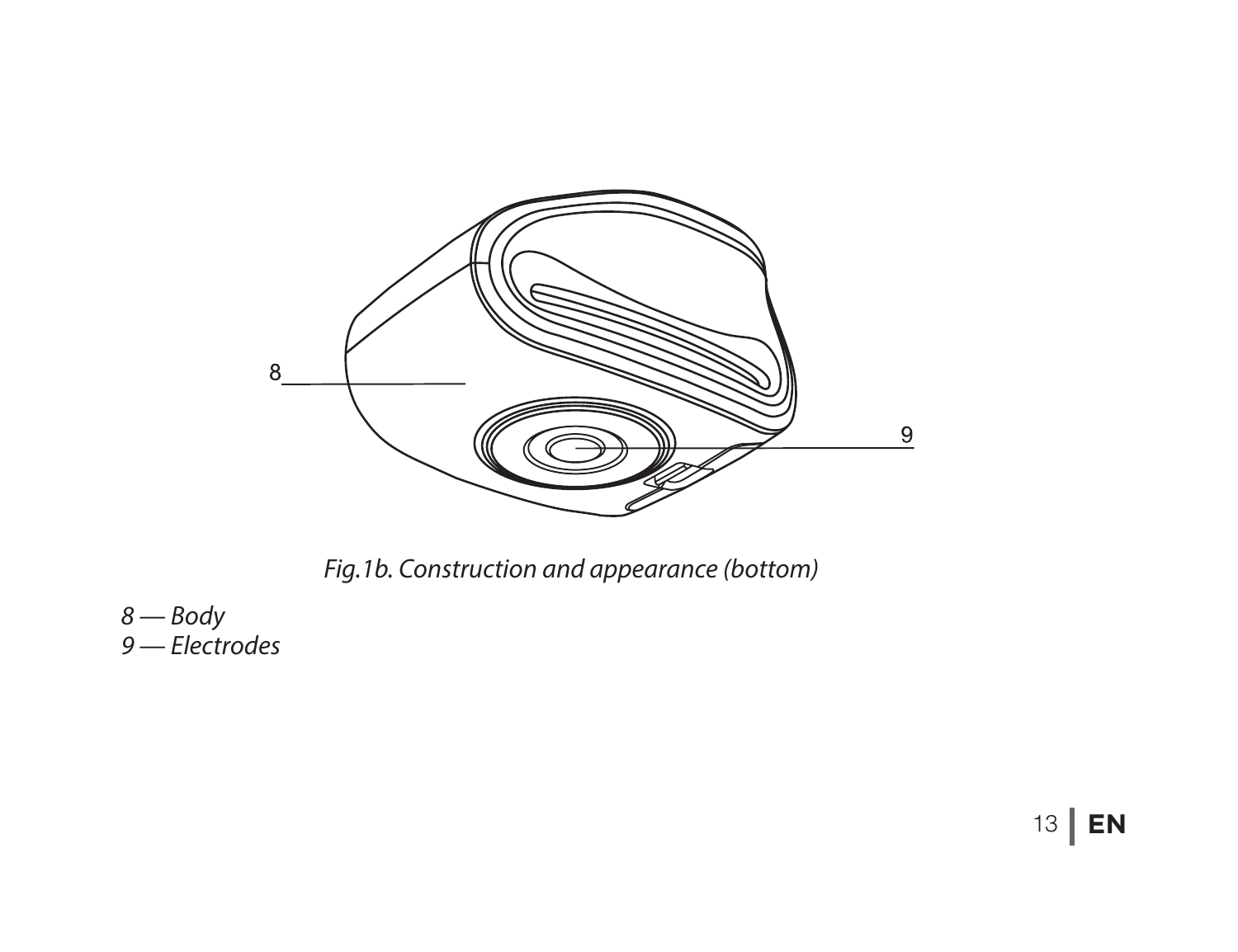#### **Program №1:**

 Exposure on the inner wrist zone (see Fig.2) located on the internal side of the left wrist (the distal third of left forearm) is made to decrease blood pressure.

 Apply the device to the left wrist so that the orange coloured hand symbol is on the top of the device's screen. Fix the device at the left wrist so that right rim of the electrostimulator is positioned in parallel to skin fold in the radiocarpal joint area (see Fig.2).

 Program №1 launches with pressing the button shown with three relief points and is accompanied with flashing of the white LED indicator on the top part of the front panel.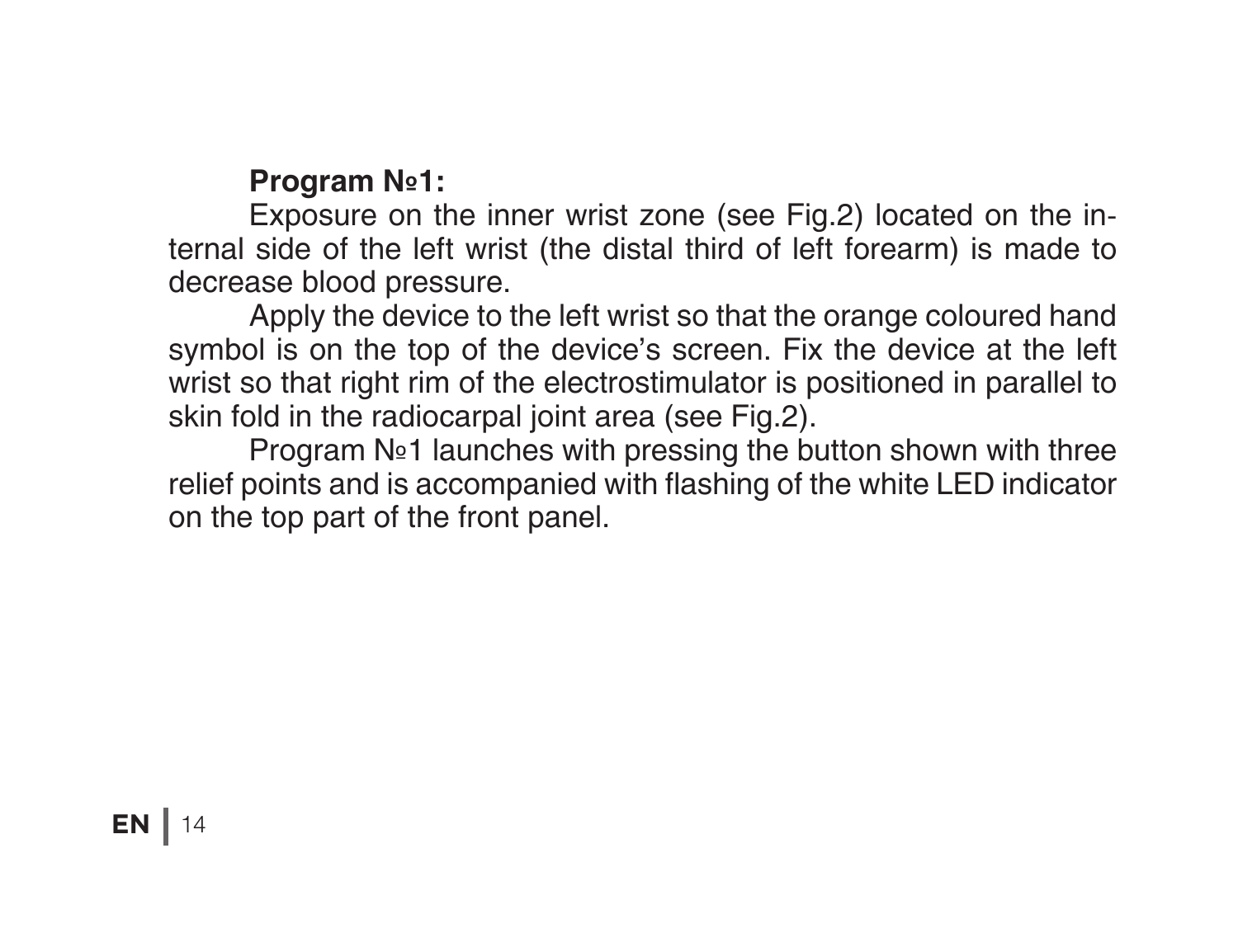

*Fig.2. The inner wrist zone*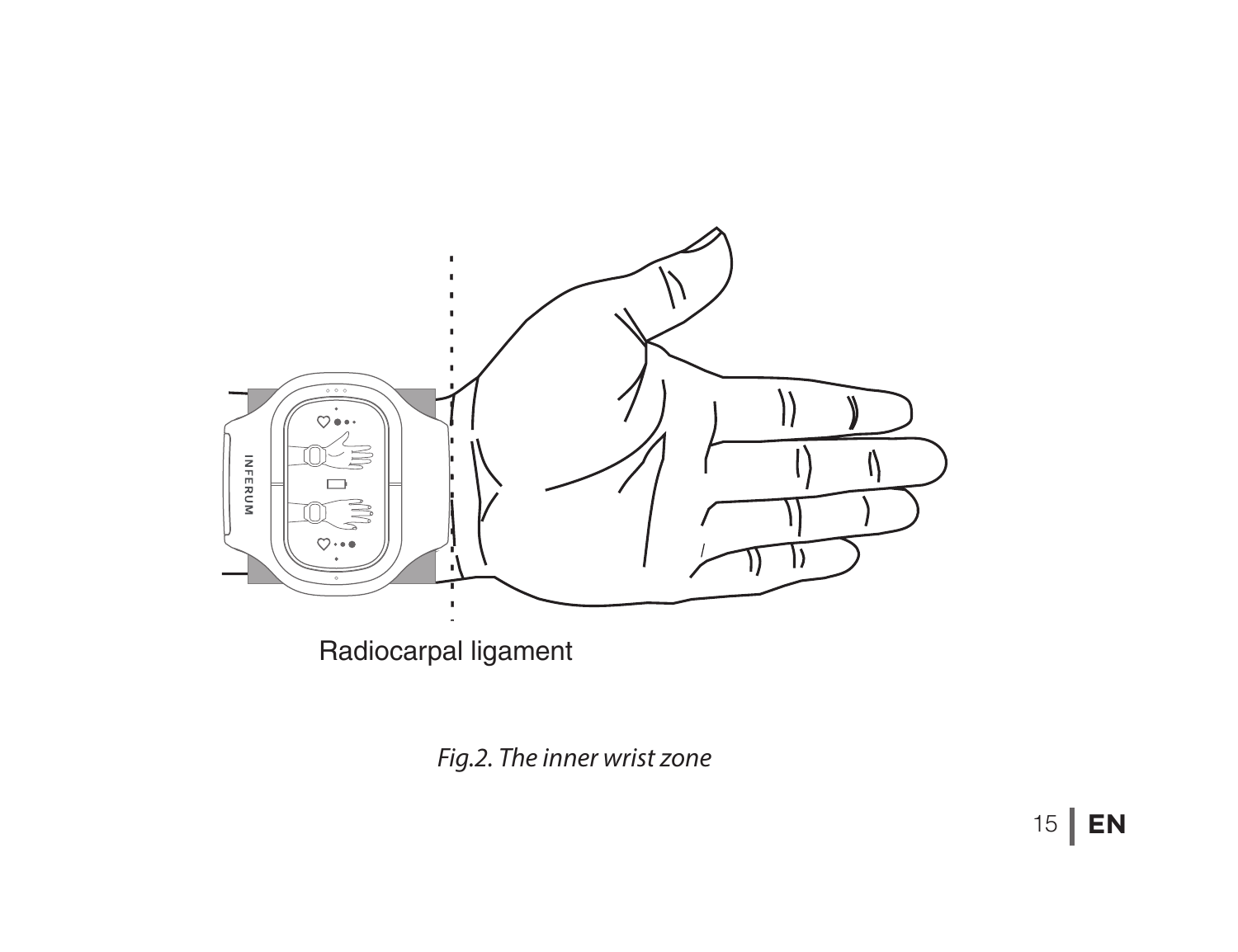#### **Program №2:**

 Exposure on the outer wrist zone (see Fig.3) located on the external side of the left wrist (the distal third of left forearm) is made to increase blood pressure.

 Apply the device to the left wrist so that the blue coloured hand symbol is below. Fix the device at the left wrist so that right rim of the electrostimulator is positioned in parallel to skin fold in the radiocarpal joint area (see Fig.3).

 Program №2 launches with pressing the button shown with one relief point and is accompanied with flashing of the white LED indicator on the bottom part of the front panel.

 After any of the programs completes, the sound signal will be heard, the LED indicator will stop flashing, the electrostimulator will be turned off automatically.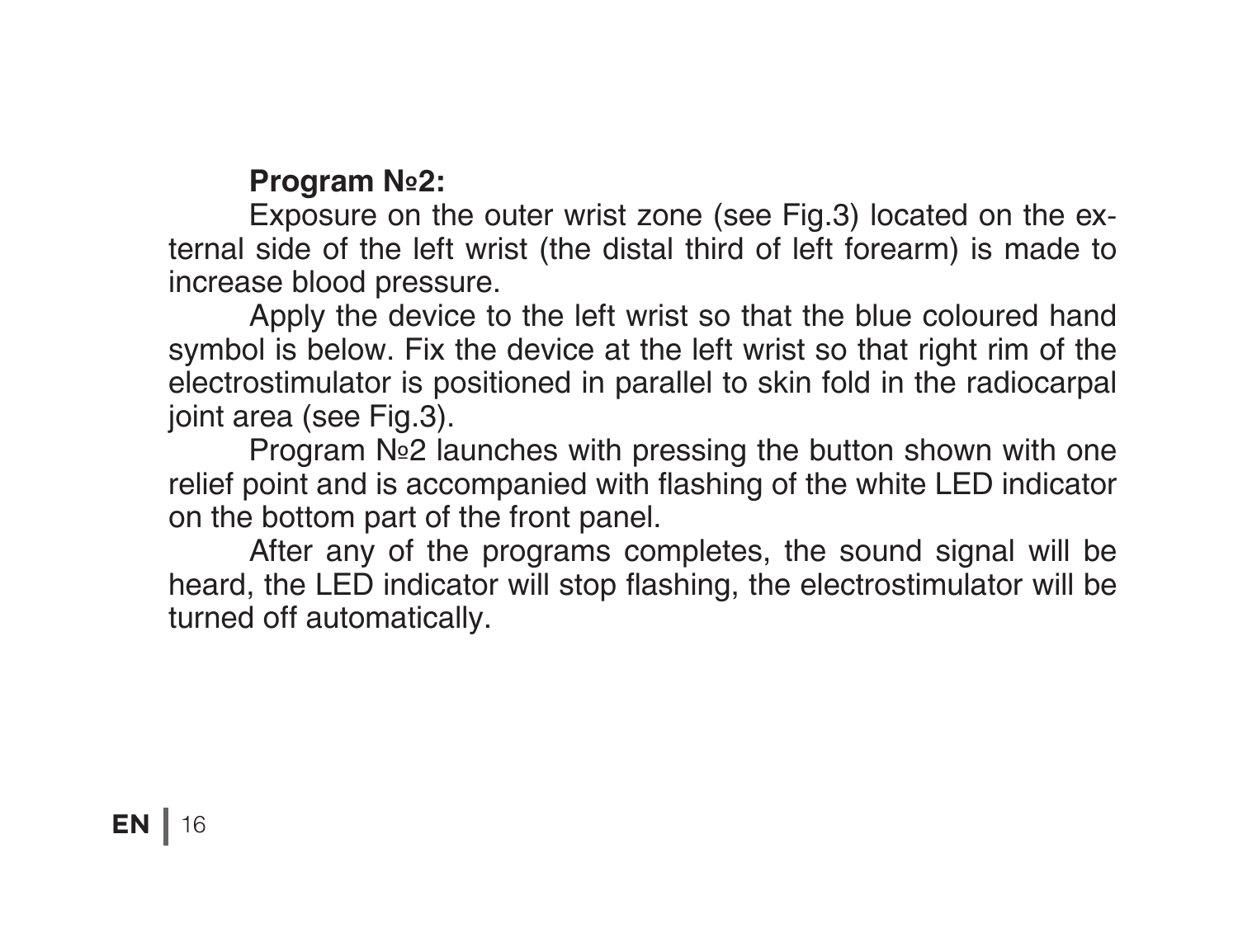

*Fig.3. The outer wrist zone*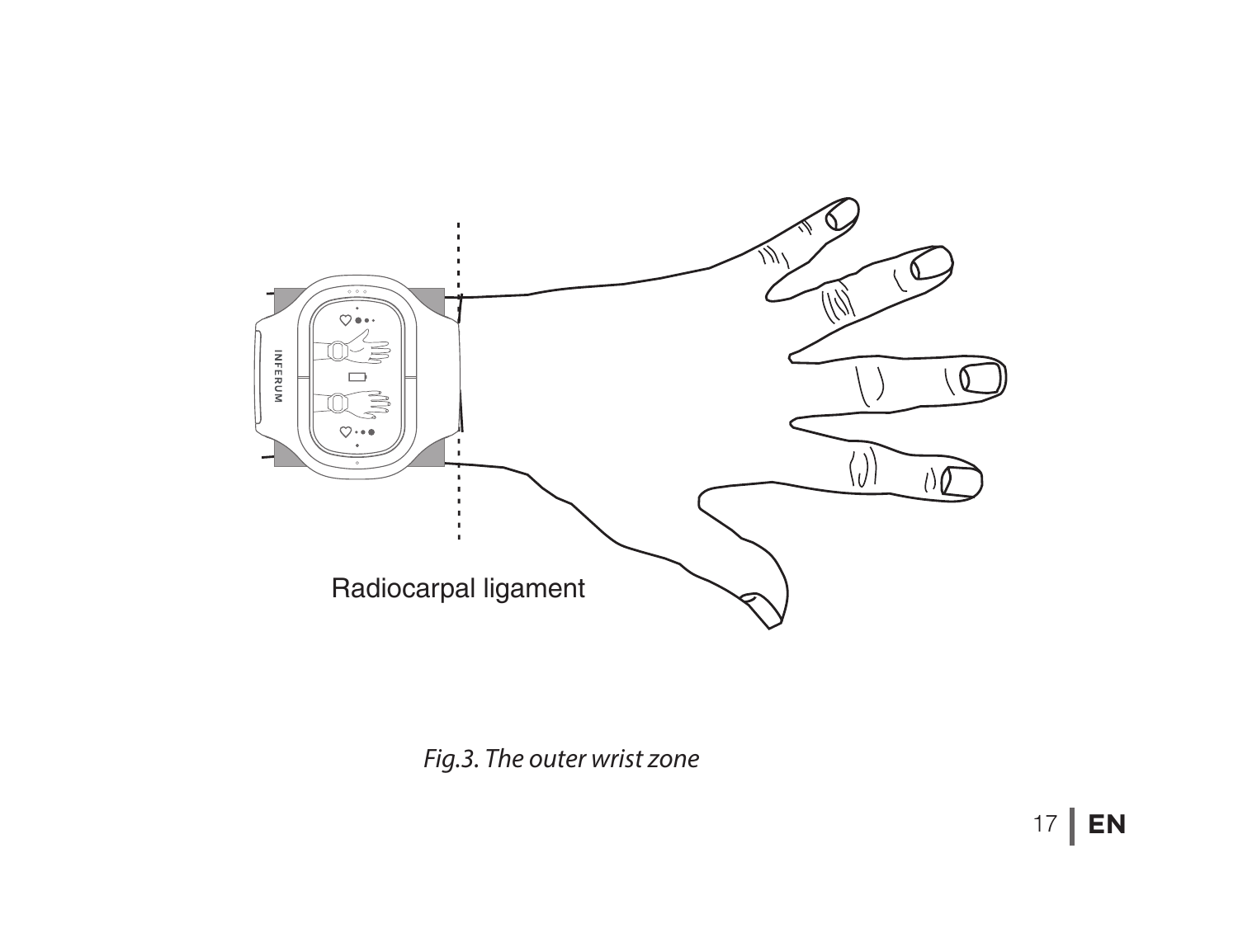# **7. SAFETY MEASURES FOR THE ELECTROSTIMULATOR USE**

7.1. Inspect the package and the electrostimulator prior the use. Do not use the stimulator if it is damaged.

 7.2. Electrostimulator use should correspond completely its direct indication.

 7.3. Operation documents and device labeling contains symbols and warnings:

 7.3.1. Technical requirements ТУ 9444-005-12342964-2015 is a regulatory document determining requirements to the product applicable on the territory of the Russian Federation and in the CIS countries.

 7.3.2. РУ No. РЗН 2016/3776 dated March 31, 2016 is the registration certificate for a medical device issued by the Federal Service for Surveillance in the Russian Federation.

7.3.3. This medical device is approved by the notified body IMQ C C<sub>0051</sub> S.p.A. for the CE marking according to the Directive 93/42/ EEC and its revised version concerning medical devices.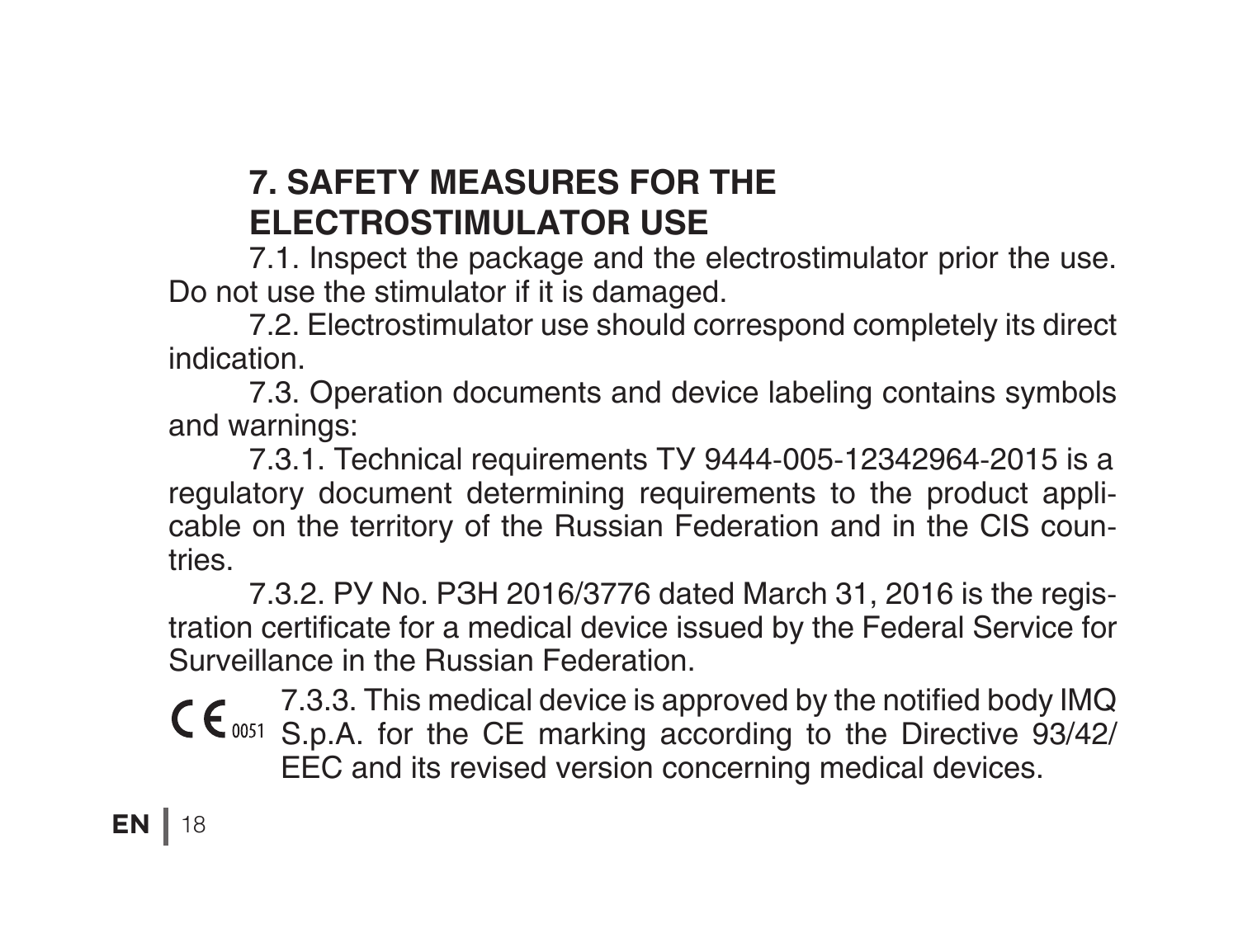

7.3.4. Device quality is confirmed in the acceptance form Declaration of conformity in system GOST R (№ POCC RU.АИ16.Д11301 dated 24.04.2016).



7.3.5. **Attention!** Read carefully all safety information!



7.3.6. Read carefully all the information contained in the Instruction for the use related to your safety, as the recommendations on the correct use and handling of the electrostimulator.



7.3.7. Device does not pose threat for users as the internal source of low voltage isolated from the working device part is used (device of BF type).

7.3.8. During the stimulation, do not connect a patient to any high frequency electric device; the simultaneous use of the electrostimulator may lead to burns and device damage.

 7.3.9. Work near short wave or microwave equipment may induce instability of output parameters of the electrostimulator.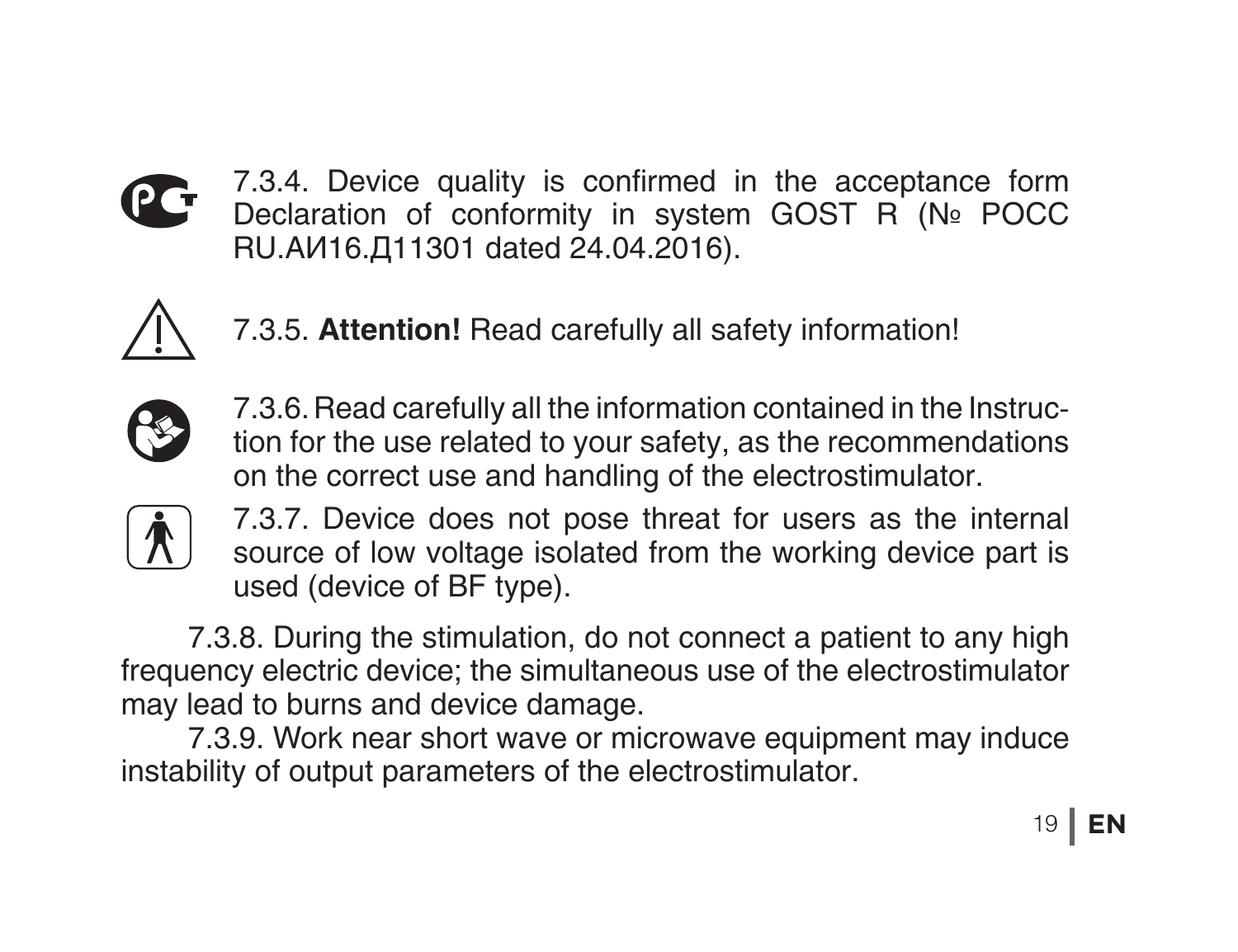7.3.10. Do not use the device for treatment of patients with implanted electronic devices (for example, pacemaker), for treatment of patients with individual intolerability of the electric current.

 7.3.11. The device should be operated by a person being awake, adequately perceiving environmental factors. The device should not be used by persons in threshold conditions or having inadequate psychic conditions.

 7.3.12. If any allergic reactions occur as the result of the device contact with skin, stop immediately using the electrostimulator and refer to a physician.

 7.3.13. All device repairing works should be made by qualified specialist on the manufacturing enterprise or in authorized service centers if available. If such authorized service centers are absent, apply to the manufacturer for the repair.

 7.3.14. Construction changes by a user are prohibited.

7.3.15. The device contains fragile elements. Protect from shocks.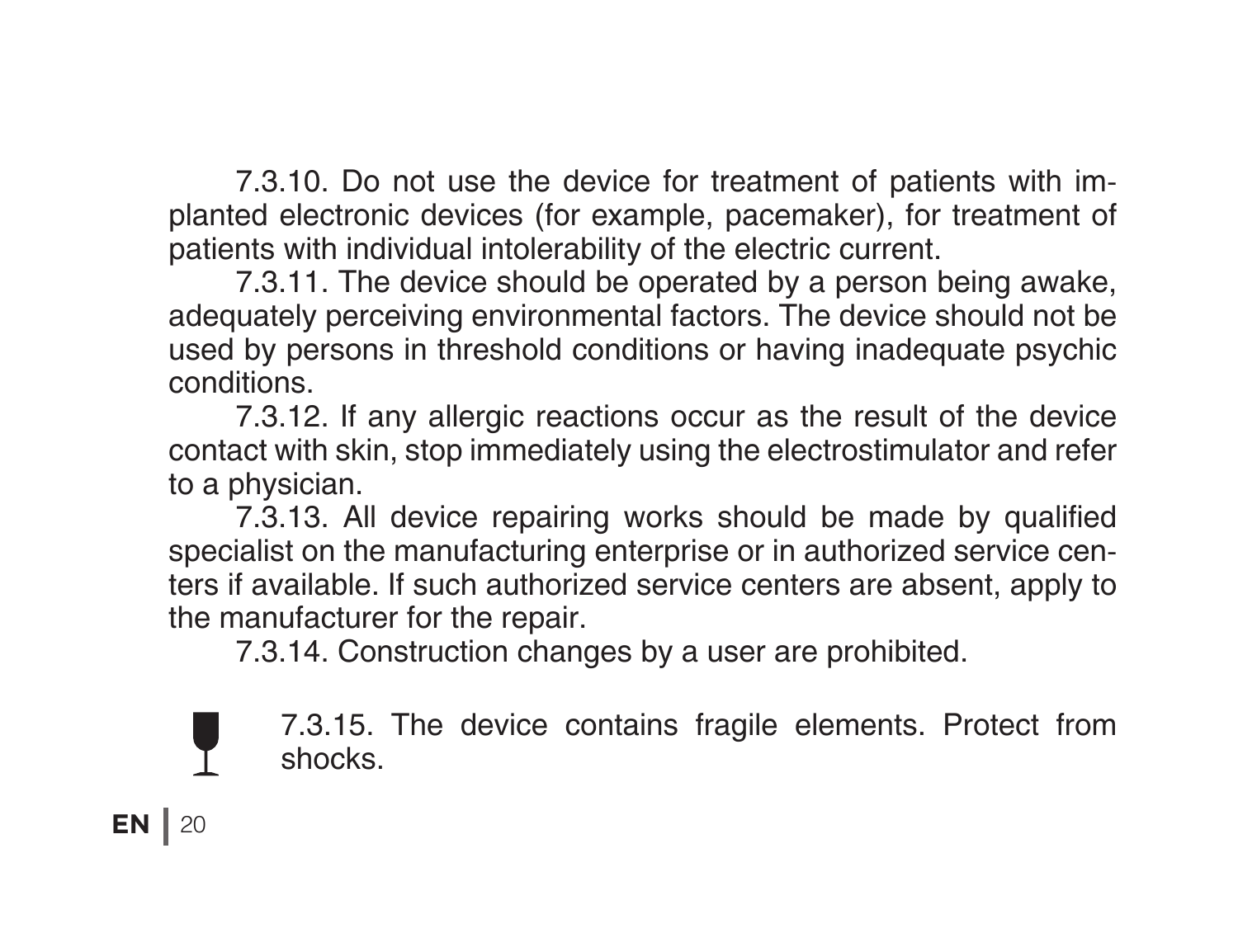

7.3.16. The device is not waterproof. Protect from moisture penetration.

7.3.17. Keep the electrostimulator far from heating devices, avoid long-term exposure of direct sun rays at high (over +35°С) air temperature. Do not heat the device.

7.3.18. Operation conditions: temperature +10°С to +35°С, relative air humidity 30% to 93%, atmospheric pressure 70 kPa to 106 kPa.

**Attention!** If the device is kept in environmental temperature below +10°C, let it stand in ambient temperature for at least 3 hours prior the use to prevent moisture condensate.

7.3.19. The manufacturer details are stated on page 48 of the present Instruction for the use.





7.3.20. For information related to the official representative in the EU countries, see section 20 of this application data sheet. Manufacturing date and serial number are stated on page 51 of the present Instruction for the use, as well under the lid of the device battery compartment. **SN**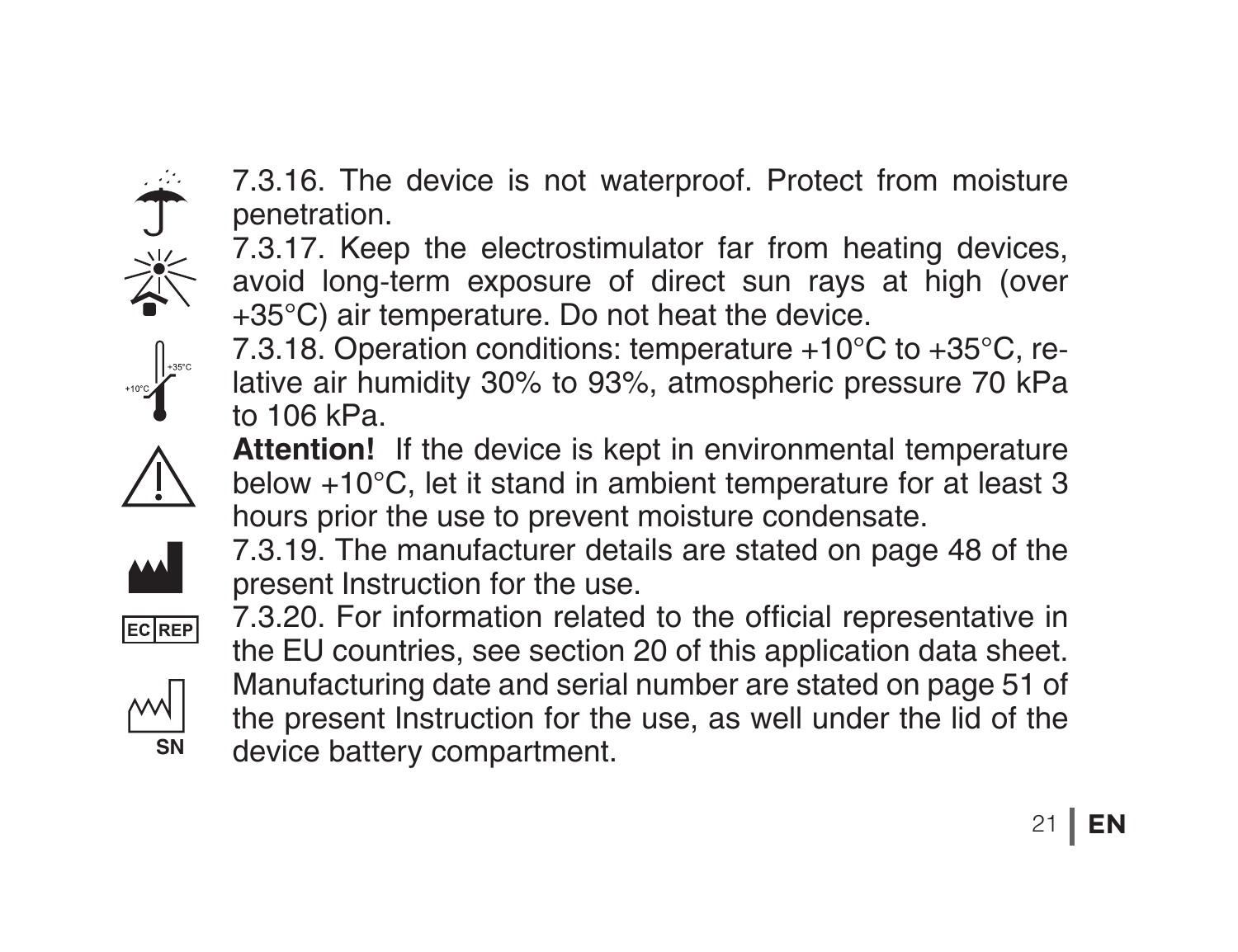# **8. POSSIBLE USE AND PARTICULATIES OF THE ELECTROSTIMULATOR USE FOR PEOPLE WITH IMPLANTED MEDICAL DEVICES, PREGNANT, LACTATING WOMEN, CHILDREN, ADULTS WITH CHRONIC DISEASES**

#### **The device is prohibited to use:**

- If an implanted pacemaker is present;
- for children below 14 years.

#### **The device may be used:**

- in pregnancy and lactation;
- in pre-existing chronic diseases if they do not refer to cl. 5.1.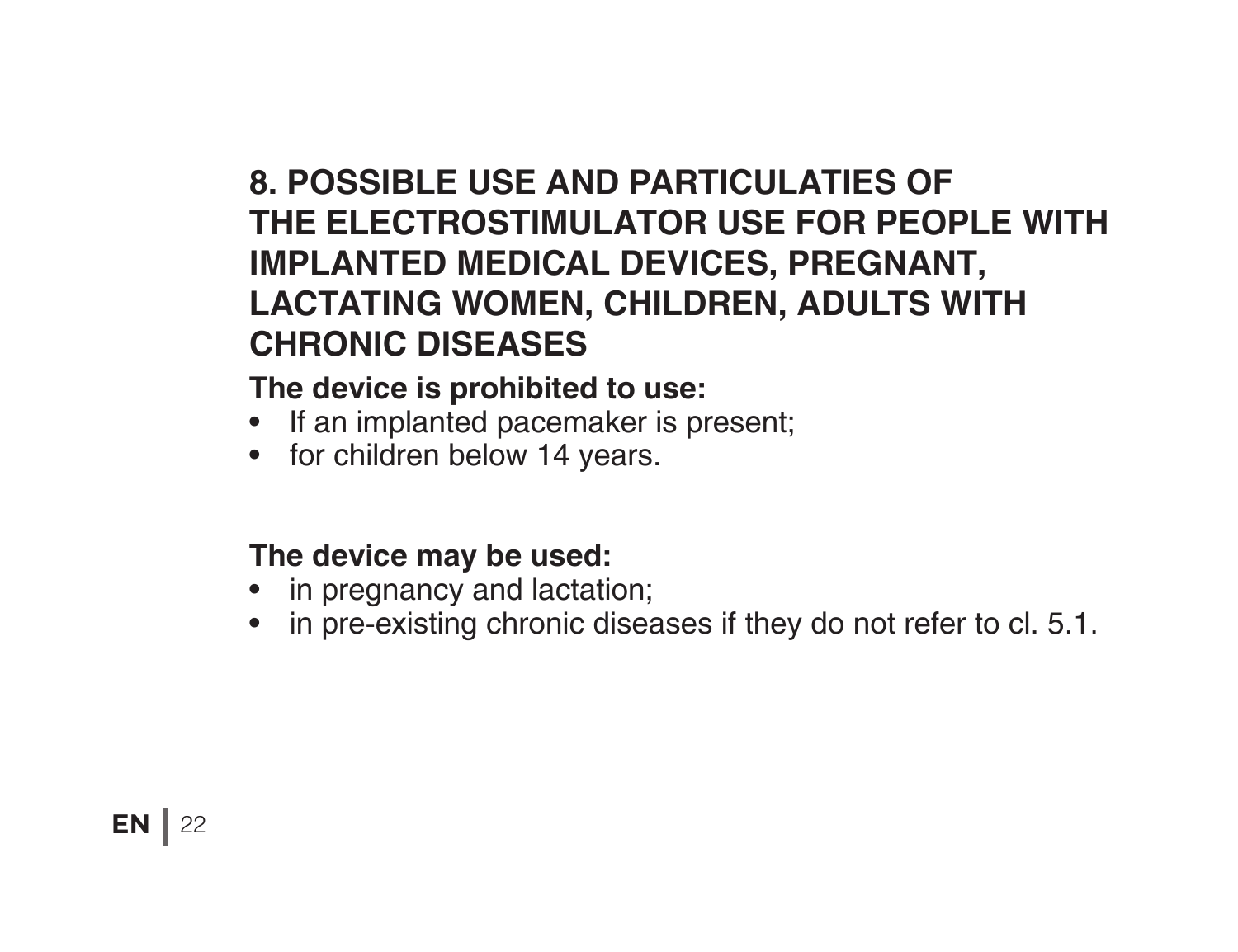### **9. POSSIBLE EFFECT OF THE ELECTROSTIMULATOR ON ABILITY TO DRIVE AND OPERATE MACHINERY**

The studies on possible effect on ability to drive and operate machinery have not been carried out, as the electrostimulator and its components do not refer to the devices which may affect the human psychomotor condition and is not used during driving and operating machinery.

# **10. NECESSITY TO STORE THE ELECTROSTIMULATOR OUT OF REACH OF CHILDREN**

 Keep out of reach of children.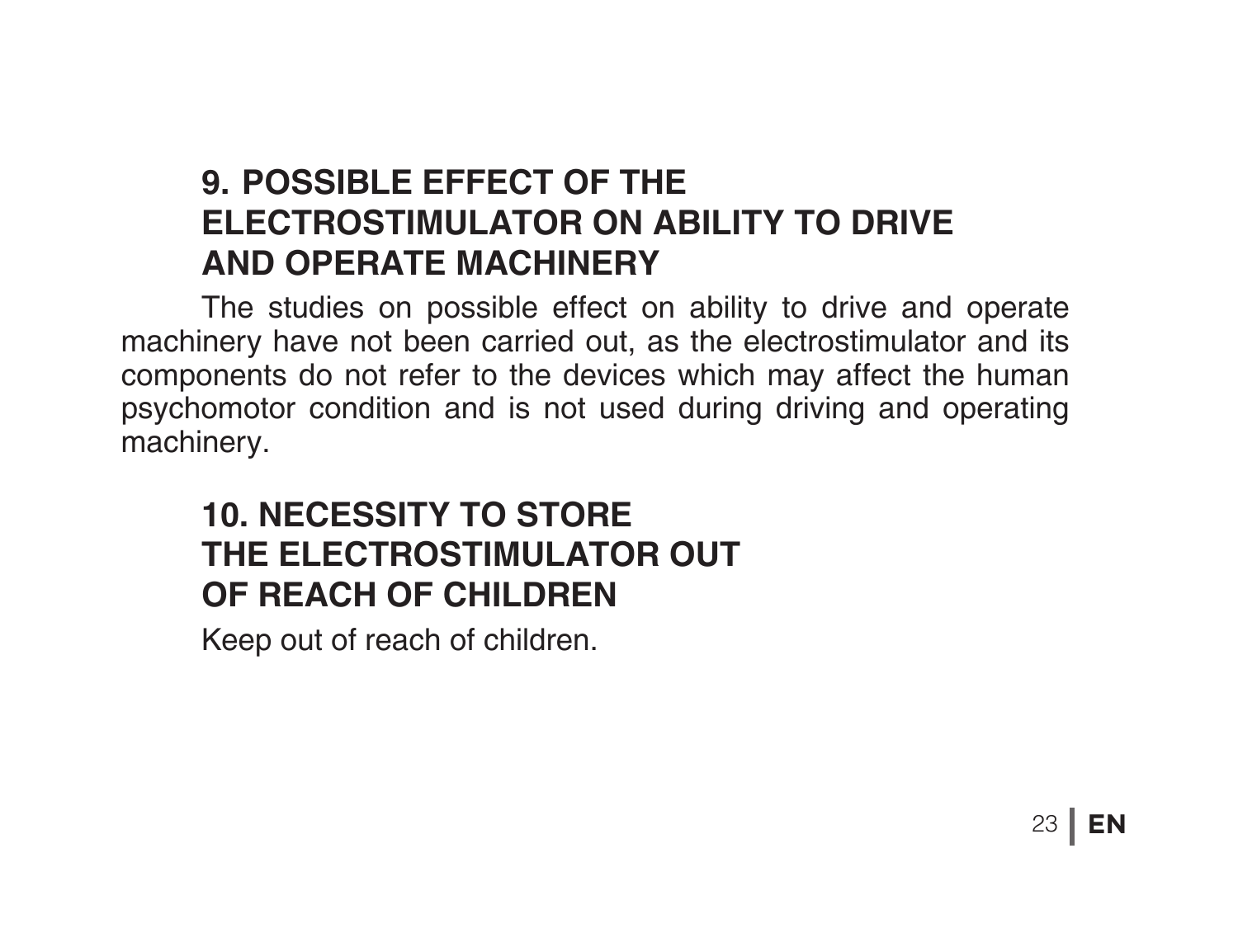# **11. RECOMMENDATIONS HOW TO USE ELECTROSTIMULATOR "АВР-051"**

11.1. Course of procedures

 Procedures are made 1–3 times a day for 14 days; the same daytime is preferable regardless of the blood pressure level prior the procedure. Patients with hypertonic disease need recurrent regular treatment course at least once a month (for example, from the  $1<sup>st</sup>$  to the  $14<sup>th</sup>$  of each month).

 The device has a cumulative effect, i.e. blood pressure becomes more stable to the end of the treatment course.

 11.2. In the events of situational (but recurrent) blood pressure increase or decrease, a course treatment at least 14 days is required, 1–3 procedures a day. And in the beginning of the treatment, temporary destabilization of blood pressure may occur with the further consistent decrease in hypertonia or consistent increase in hypotonia.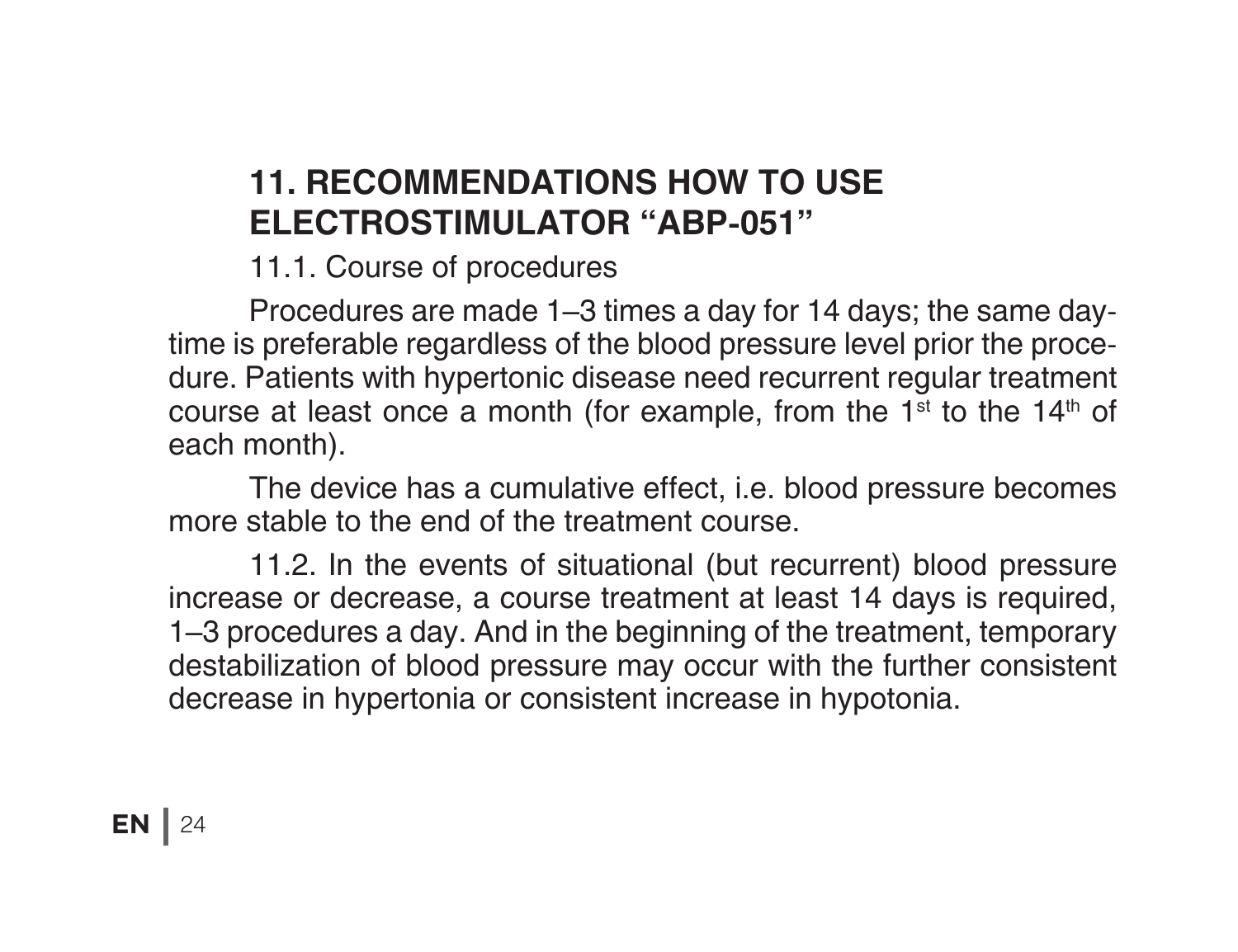With the diagnosis of blood hypertonia, i.e. infrequent periodic and insignificant blood pressure increase (not above 150 mm Hg), electrostimulator "ABP-051" may be used as monotherapy. Such approach retards and prevents the disease progression to a stable form.

 11.3. Recommendations for the use of electrostimulator "ABP-051" in patients above 70 years: more subtle rate of blood pressure decrease is required. For that, "ABP-051" exposure once a day is recommended. A treatment course is not more than 7–8 days. After 10– 15 days of break, it is appropriate to repeat treatment course. During the first treatment courses, blood pressure may insignificantly vary.

 11.4. Recommendations on the use electrostimulator "ABP-051" in hypertonic patients — consistently high blood pressure (above 180 mm Hg) and in drug administration: course duration and number of procedures are determined after the consultation with the attending physician.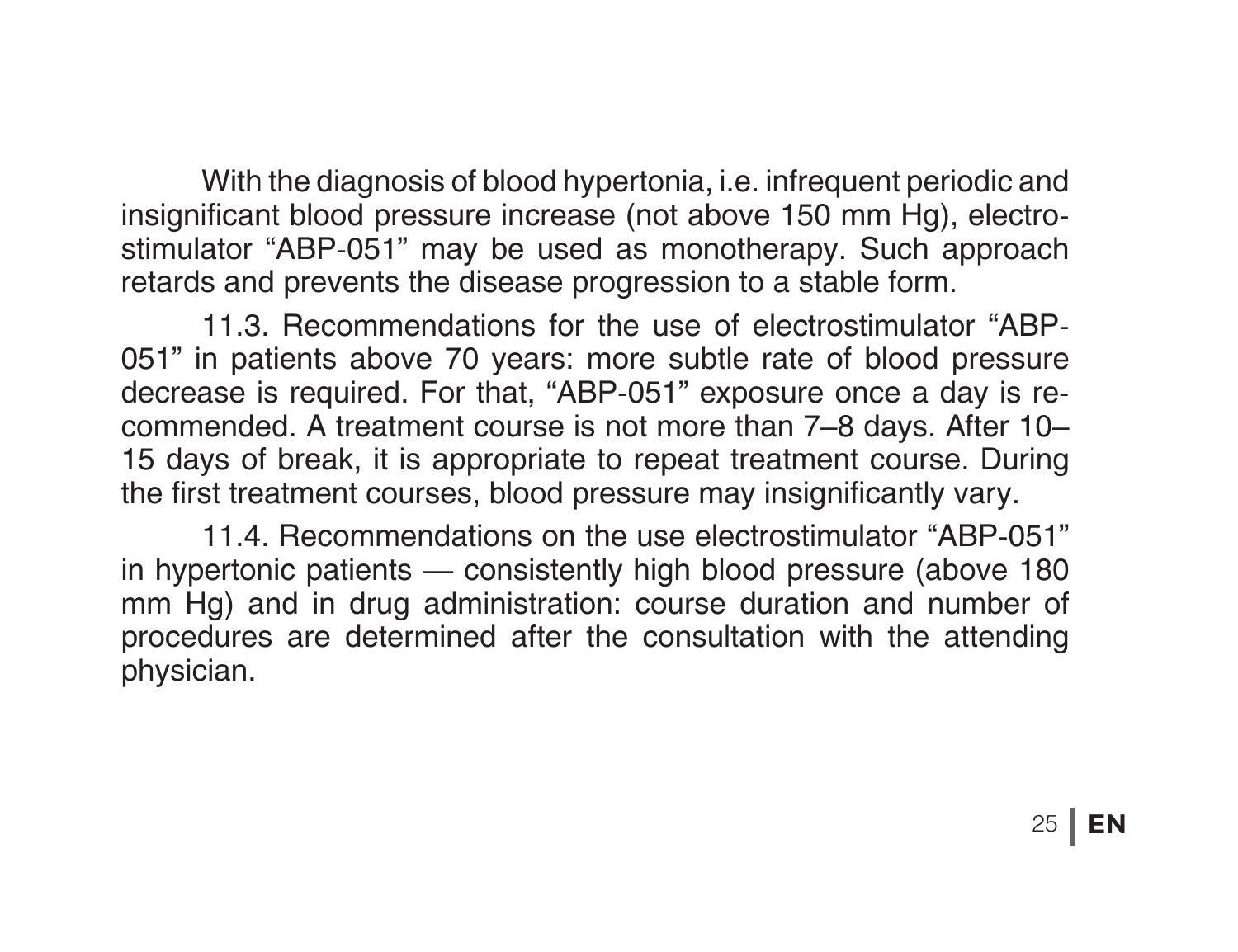

**Attention!** During the treatment with "ABP-051" electrostimulator, you SHOULD NOT stop taking drugs on your own decision. After getting a consistent hypotensive effect, schemes and dose of drug therapy may be changed only by the attending physician!

# **12. CONDITIONS AND OPERATIONAL PROCEDURE FOR ELECTROSTIMULATOR "АВР-051"**

12.1. Unpack the device removing the packaging material. Check the integrity of the device via visual examination.

 12.2. Procedures using the electrostimulator by a patient himself in home settings or by a medical personnel of treatment and preventive institutions do not require special preparation and special skills.

 12.3. During the procedure, a patient may sit or lie in any position comfortable for him/her.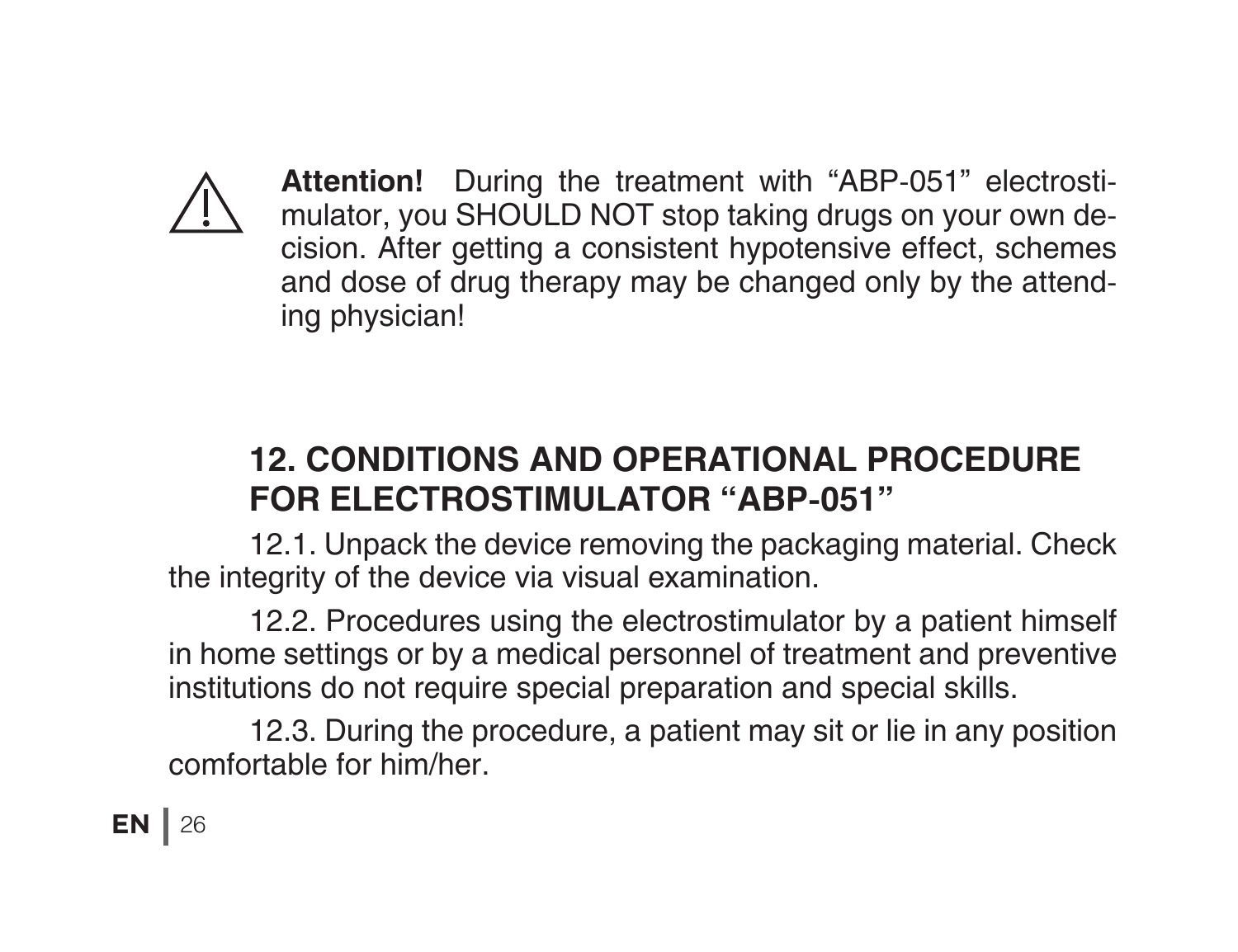### **Attention!** The device procedures should not be used while standing!

12.4. Take off a wrist watch or bracelets from the left wrist, free it from clothes elements.

 12.5. Select the exposure area (see cl. 6.2).

 12.6. Treat the device electrodes and a patient's skin in the exposure area, with a moist napkin or tampon slightly moistened with water.

 12.7. Put on the electrostimulator on the left hand depending on the exposure area as it is shown on figures below.

 12.7.1. Inner wrist zone — exposure area with for patients with high blood pressure (Fig.4).

 12.7.2. Outer wrist zone — exposure area for patients with low blood pressure (Fig.5).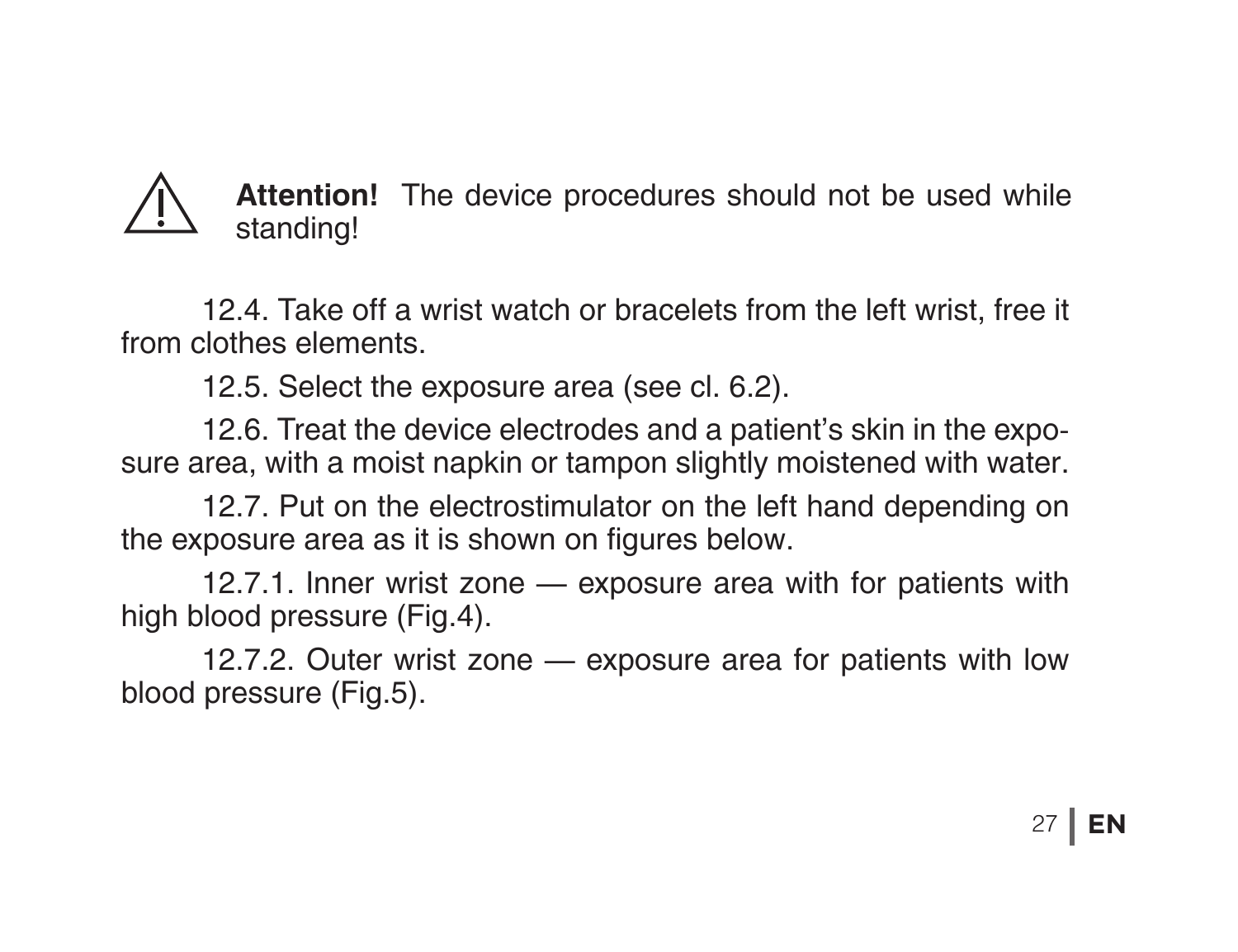

*Fig.4. Electostimulator position in the inner wrist zone for patients with high blood pressure* 

12.8. Draw tight the electrostimulator cuff and fix it so that no free space is left between the cuff and the wrist, and the electrostimulator electrodes touch the skin tightly but not tighten it over.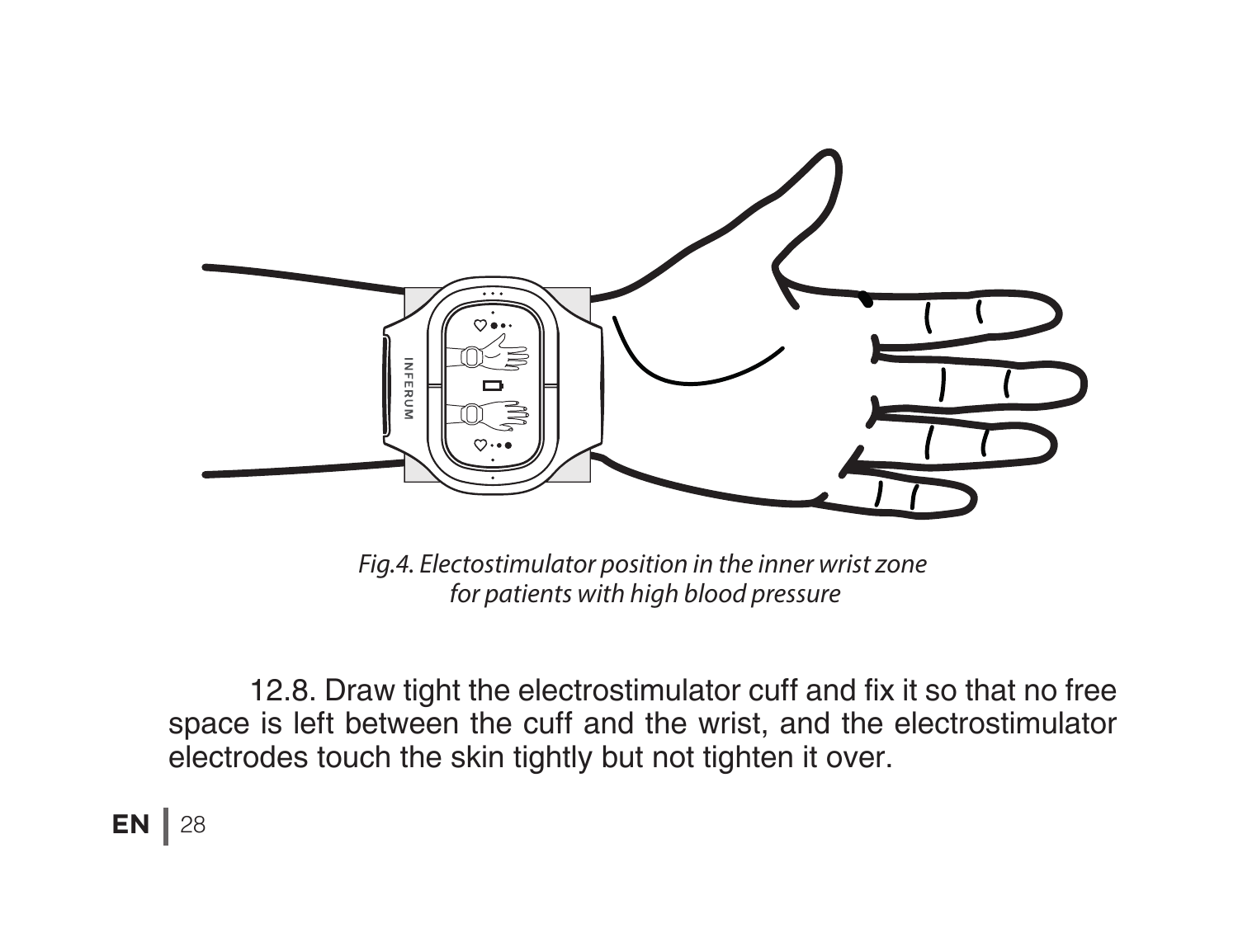

*Fig.5. Electrostimulator position in the outer wrist zone for patients with low blood pressure*

 12.9. Turn on the electrostimulator pressing pos.1 (Fig.1a) if you have increased pressure, or pos.6 (Fig.1a) if you have the decreased pressure.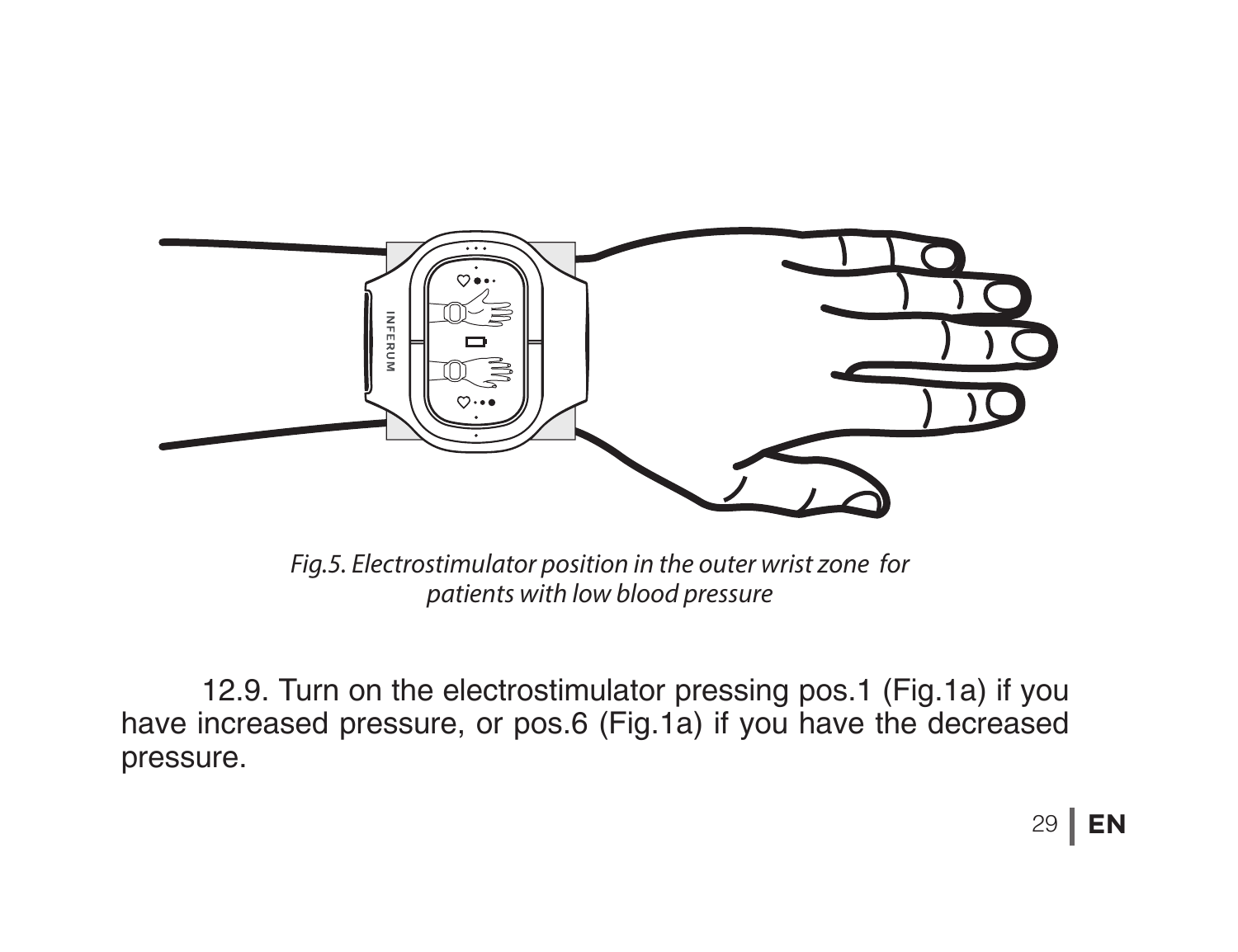After the treatment procedure the sound signal will be heard, the device will shut down automatically.

 When you force the electrostimulator, press and hold On/Off button in pos.1 or pos.6 (Fig.1a) pressed for over 1 second depending on active treatment program. The device will give the sound signal and turn off, the LED indicator will fade away.

 12.10. Take off electrostimulator "ABP-051". After the procedure, rest for 20–30 minutes is recommended.



**Attention!** After each procedure, treat the electrostimulator electrodes (see cl. 15.1.2)! The absence of good quality purification may lead to allergic reactions or skin infection when used by several users.



**Attention!** Keep the electrostimulator with dry electrodes!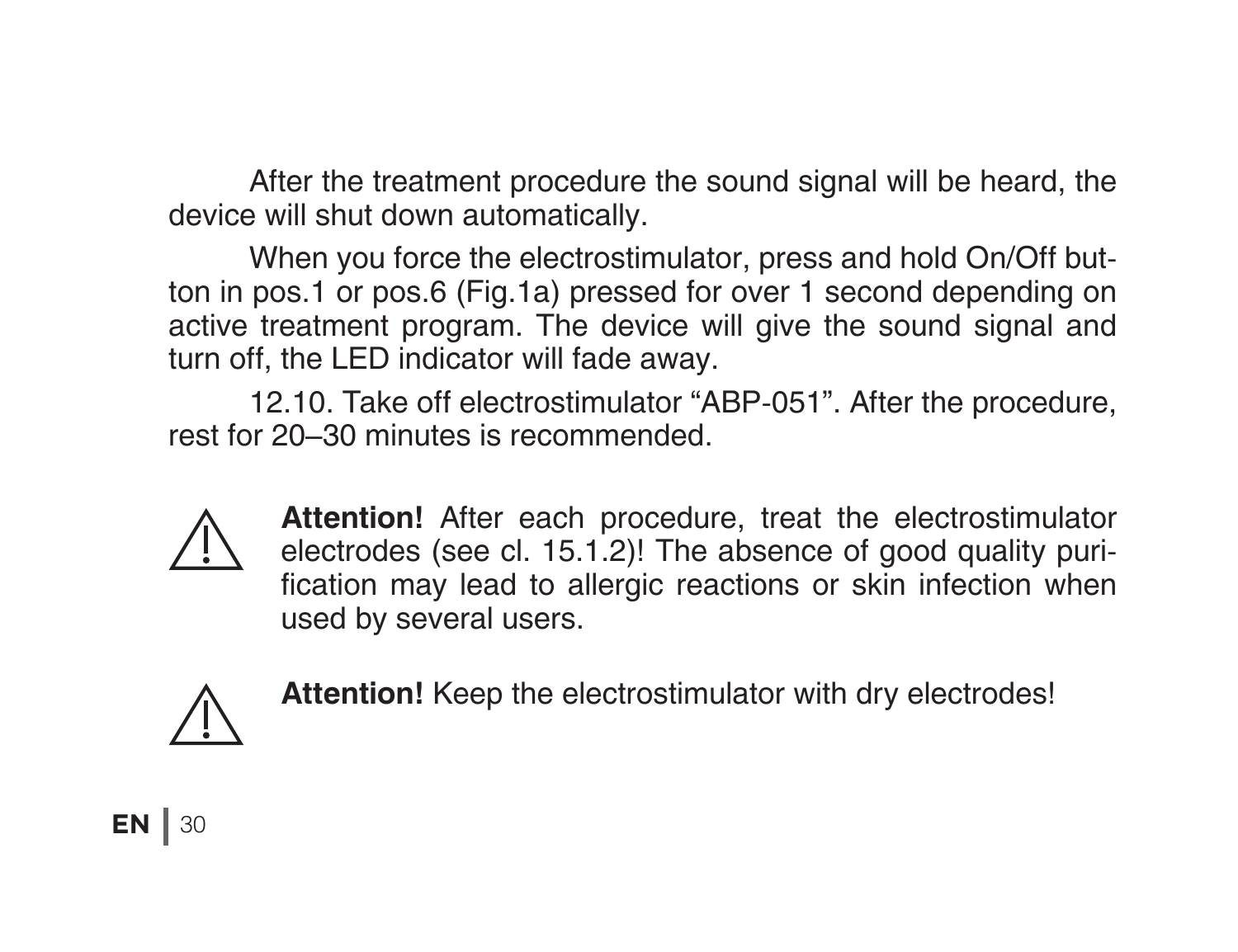# **13. TECHNICAL CHARACTERISTICS**

 13.1. Main technical characteristics are presented in Table 1.

*Table 1*

| <b>Characteristic</b>                                                                                                         | Value                                          |
|-------------------------------------------------------------------------------------------------------------------------------|------------------------------------------------|
| Dimensions (without the cuff), not more, mm                                                                                   | 75x75x40                                       |
| Electrostimulator weight (including the cuff<br>and built-in electrodes, without power supply<br>elements), not more than, kg | 0,1                                            |
| Consumed power, not more, mA                                                                                                  | 200                                            |
| Supply voltage, V                                                                                                             | 3 ± 0.6                                        |
| Electric power supply source                                                                                                  | Galvanic batteries.<br>type AAA (LR03), 2 pcs. |
| Degree of the device body protection                                                                                          | <b>IP41</b>                                    |
| Degree of protection of the working units from<br>electric current damage                                                     | class BF                                       |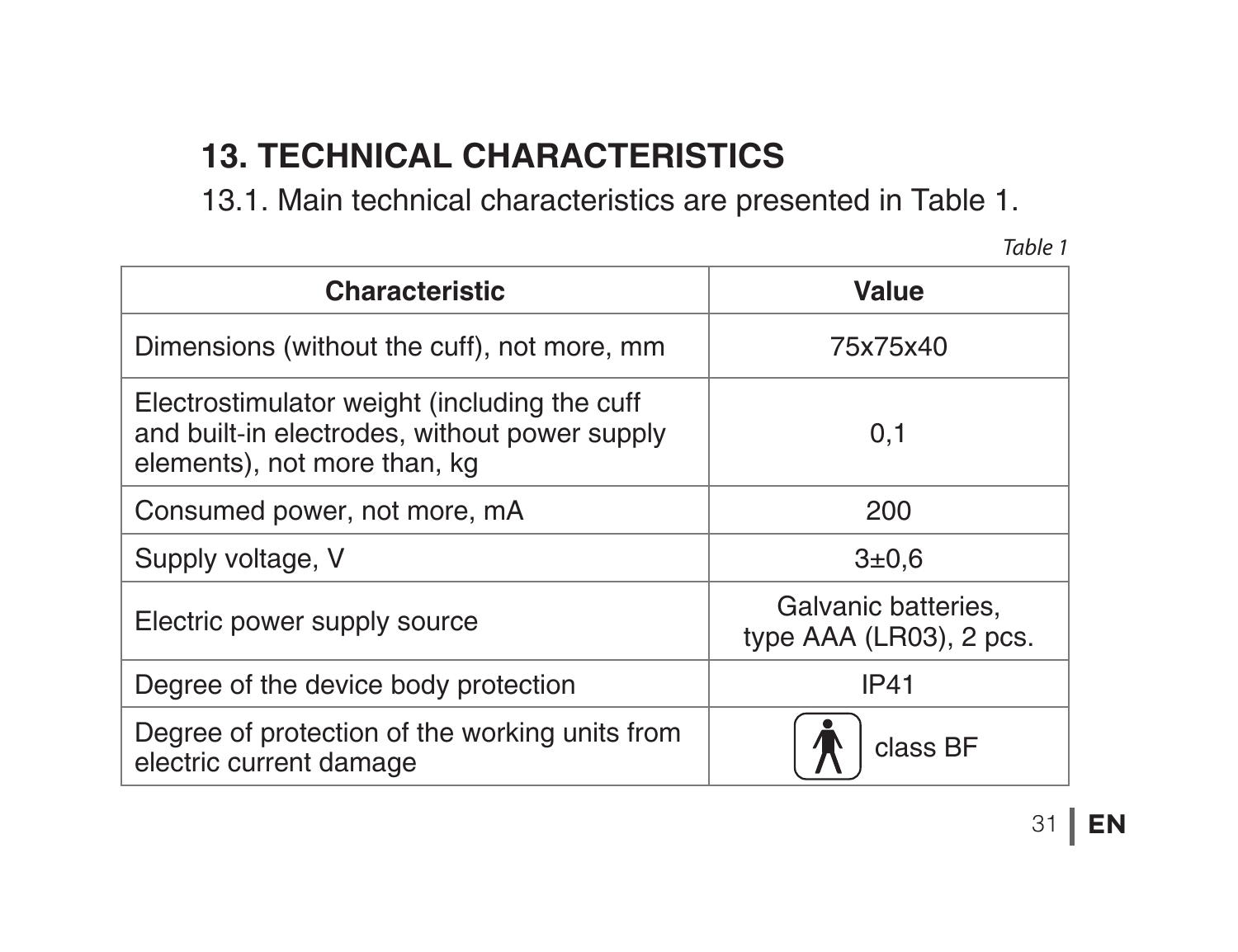13.2. Exposure parameters

 13.2.1. Electrostimulator "АВР-051" uses two automatic Programs №1 and №2, one of which consists of sequential series of impulses (Fig.6) differing in frequency, stimulation intervals and exposure magnitude which makes the electrostimulator effective for the use.

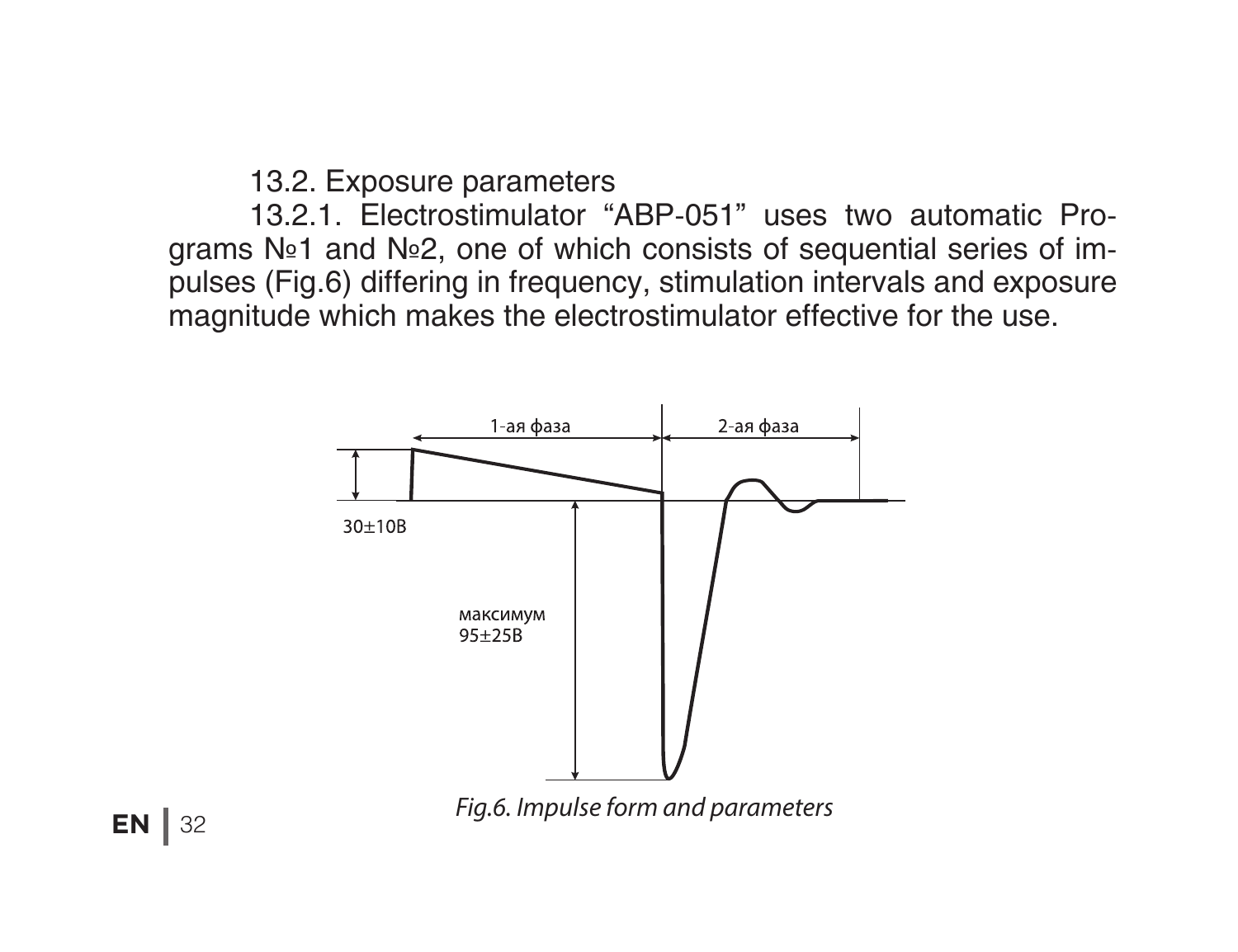Electrostimulator "ABP-051" generates electric impulses consisting of two phases with unloaded parameters:

- maximum amplitude of the  $1<sup>st</sup>$  impulse phase  $30<sub>±</sub>10V$ .
- maximum amplitude of the  $2^{nd}$  impulse phase  $95\pm25V$ .

 13.2.2. Technical parameters of Program №1

 Program №1 is intended for patients with high blood pressure in the range: systolic over 130 mm Hg, diastolic over 80 mm Hg.

 Exposure area: inner wrist zone (Fig.2).

 Diameter of the exposure area: 10 mm.

 Working program frequencies: 9,2Hz and 77Hz.

 Total time of the program exposure – 5 minutes.

 Indication: while flashing of the LED indicator in pos.2 (Fig.1а), the sound signal after the program completion.

 13.2.3. Technical parameters of Program №2

 Program №2 is intended for patients with hypotonia and blood pressure in the range: systolic less than 106 mm Hg, diastolic less than 70 mm Hg.

 Exposure area: outer wrist zone (Fig.3).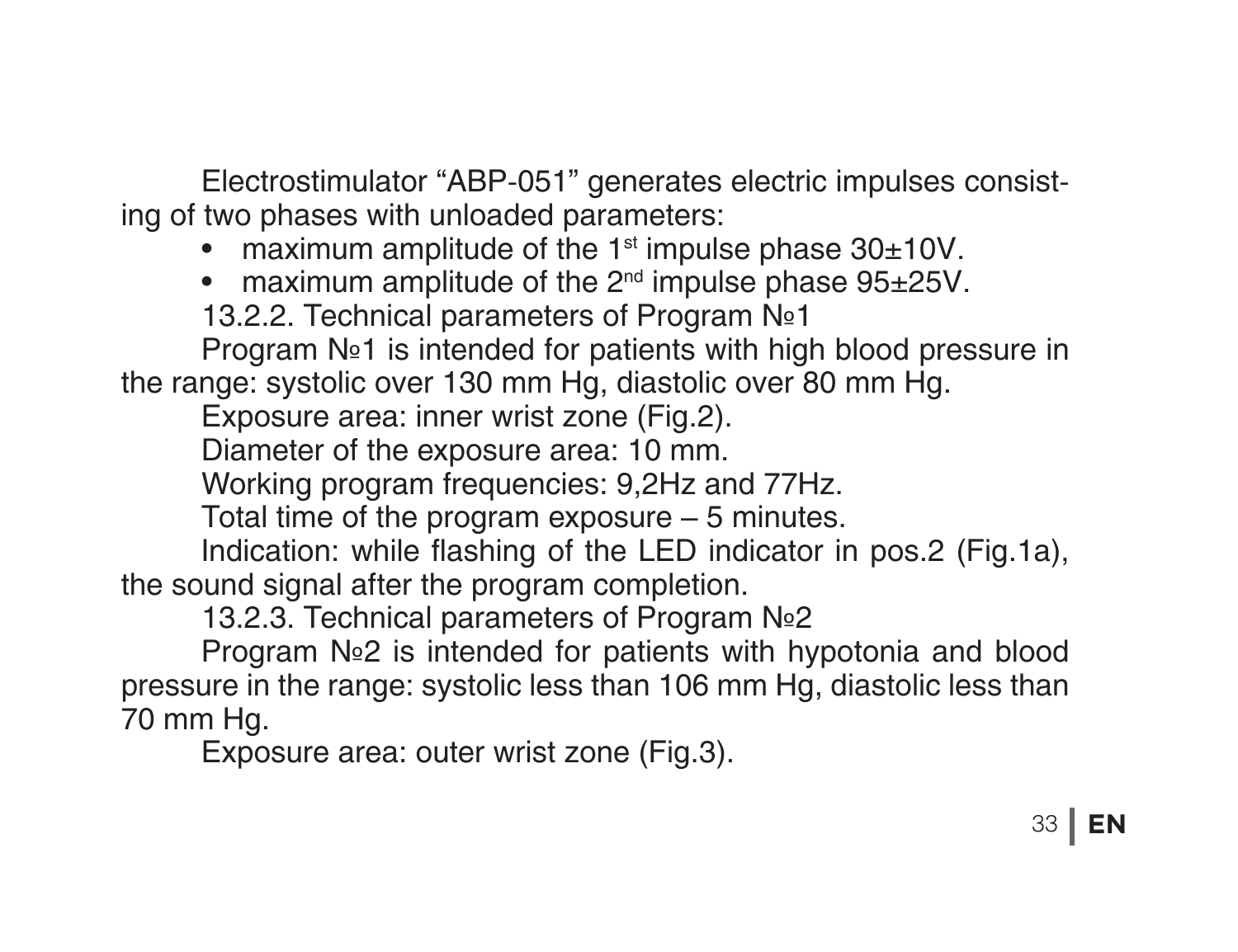Diameter of the exposure area: 10 mm.

 Working program frequencies: 77Hz and 140Hz with magnitude modulation with frequency 4Hz.

 Total time of the program exposure — 6 minutes.

Indication: while flashing of the LED indicator in pos.5 (Fig.1a), the sound signal after the program completion.

 13.3. Electromagnetic irradiation

| Test                          | Conformance | Use conditions                                                               |
|-------------------------------|-------------|------------------------------------------------------------------------------|
| HF<br>irradiation<br>CISPR 11 | Class B     | The electrostimulator may be used in all<br>institutions including home use. |

 13.4. Resistance to HF irradiation

| Test          | Conformance            | Use conditions |
|---------------|------------------------|----------------|
| IEC 61000-4-6 | 3 Vrms 150kHz to 80kHz | 3 Vrms         |
| IEC 61000-4-3 | 3V/80MHz to 2.5GHz     | 3V/m           |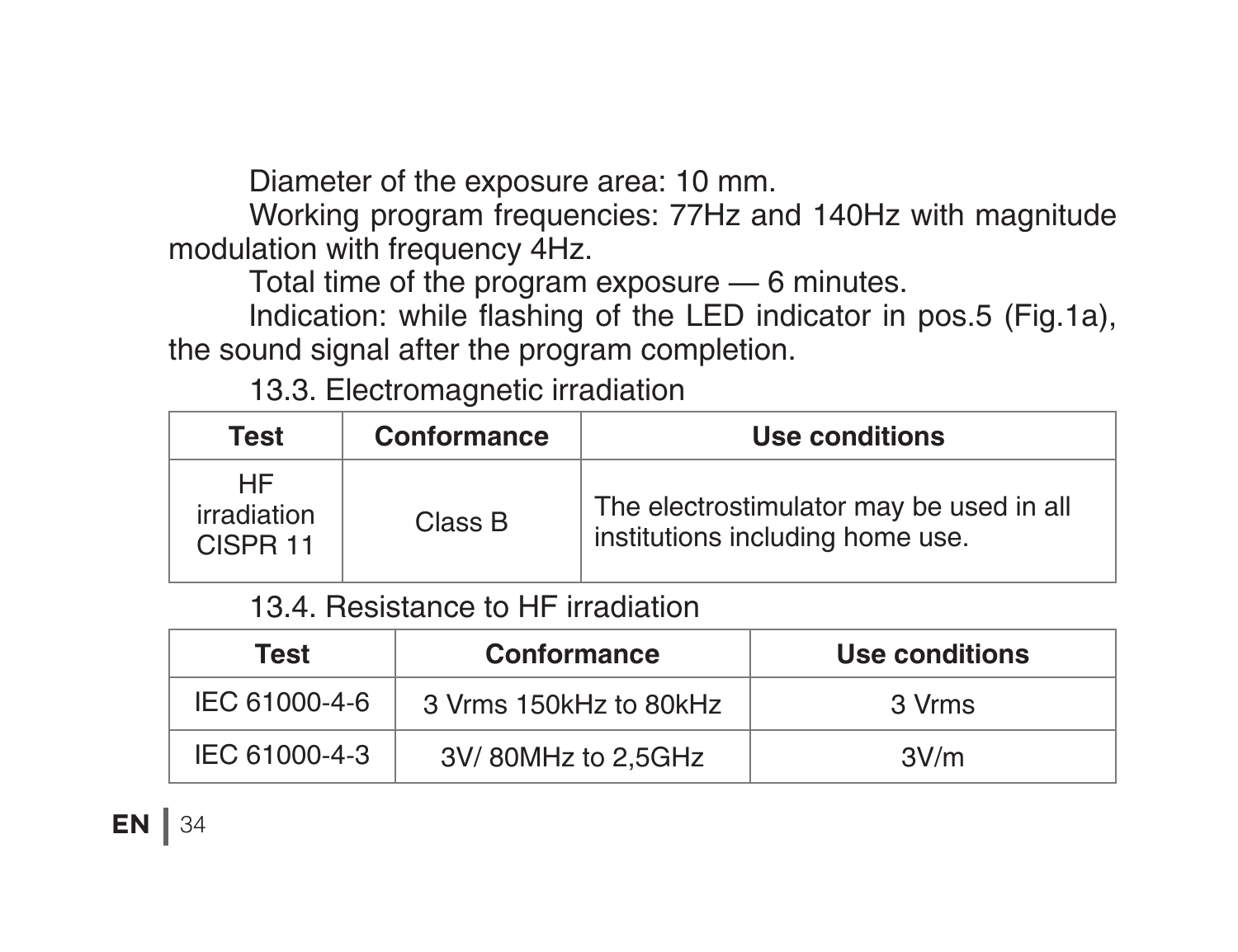#### 13.5. Resistance to electromagnetic fields

| Test                                                        | <b>Test level</b>                 | Conformance<br>level           | Use conditions                                                                                                                                                                               |
|-------------------------------------------------------------|-----------------------------------|--------------------------------|----------------------------------------------------------------------------------------------------------------------------------------------------------------------------------------------|
| <b>Flectrostatic</b><br>discharge<br>(ESD) IEC<br>61000-4-2 | +6kV<br>contact<br>+8 V<br>expos. | +4kV<br>contact<br>$±8$ V exp. | Floor should be wooden,<br>concrete or from ceramic<br>tiles. In the event if the<br>floor is covered with<br>synthetic materials -<br>relative air humidity should<br>be not less than 40%. |
| Magnetic fields<br>IFC 1000-4-8                             | 3A/m                              | 3A/m                           | Characteristics of<br>magnetic fields should<br>be typical for commercial<br>buildings and hospital<br>settings.                                                                             |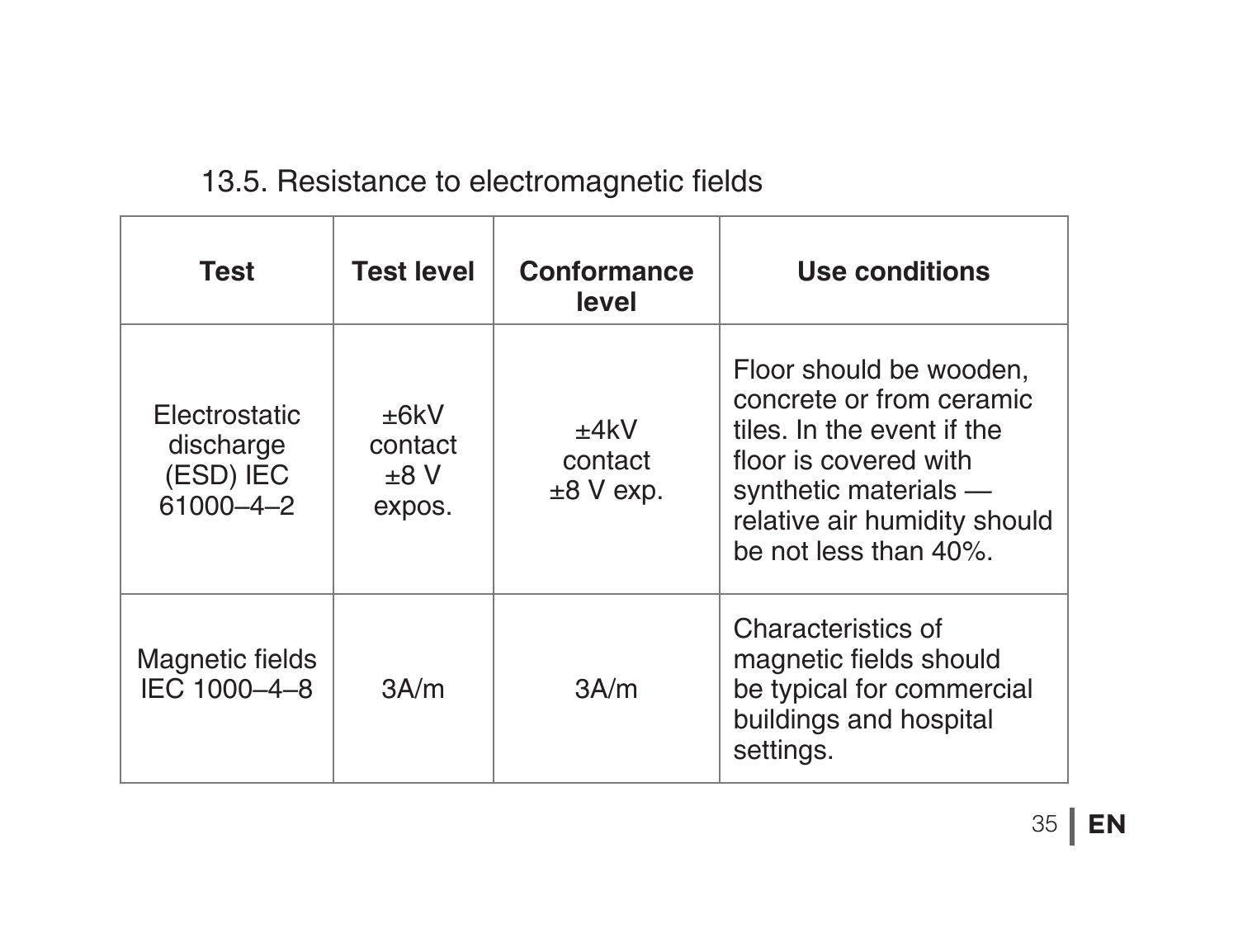13.6. Electrostimulator "ABP-051" uses electromagnetic energy only for internal functions. Due to that, the irradiation of the electrostimulator is minimum and should not affect the closest electric equipment. Electrostimulator "ABP-051" may be used in any institutions including home use.

 13.7. Electrostimulator "ABP-051" should not be used together with another equipment. In the event if concurrent work of the electrostimulator and another equipment is required, the electrostimulator and equipment should be checked for correctness of the concurrent work in the conditions (working regimes) in which they will be used.

 13.8. Electromagnetic conditions. The electrostimulator is intended for the work in conditions of electromagnetic environment.

 13.8.1. Electrostatic discharge (ESD)

 • The floor should be wooden, concrete or from ceramic. In the event if the floor is covered with synthetic materials, relative air should be not less than 40%;

 • Clothes from synthetic materials should not be used.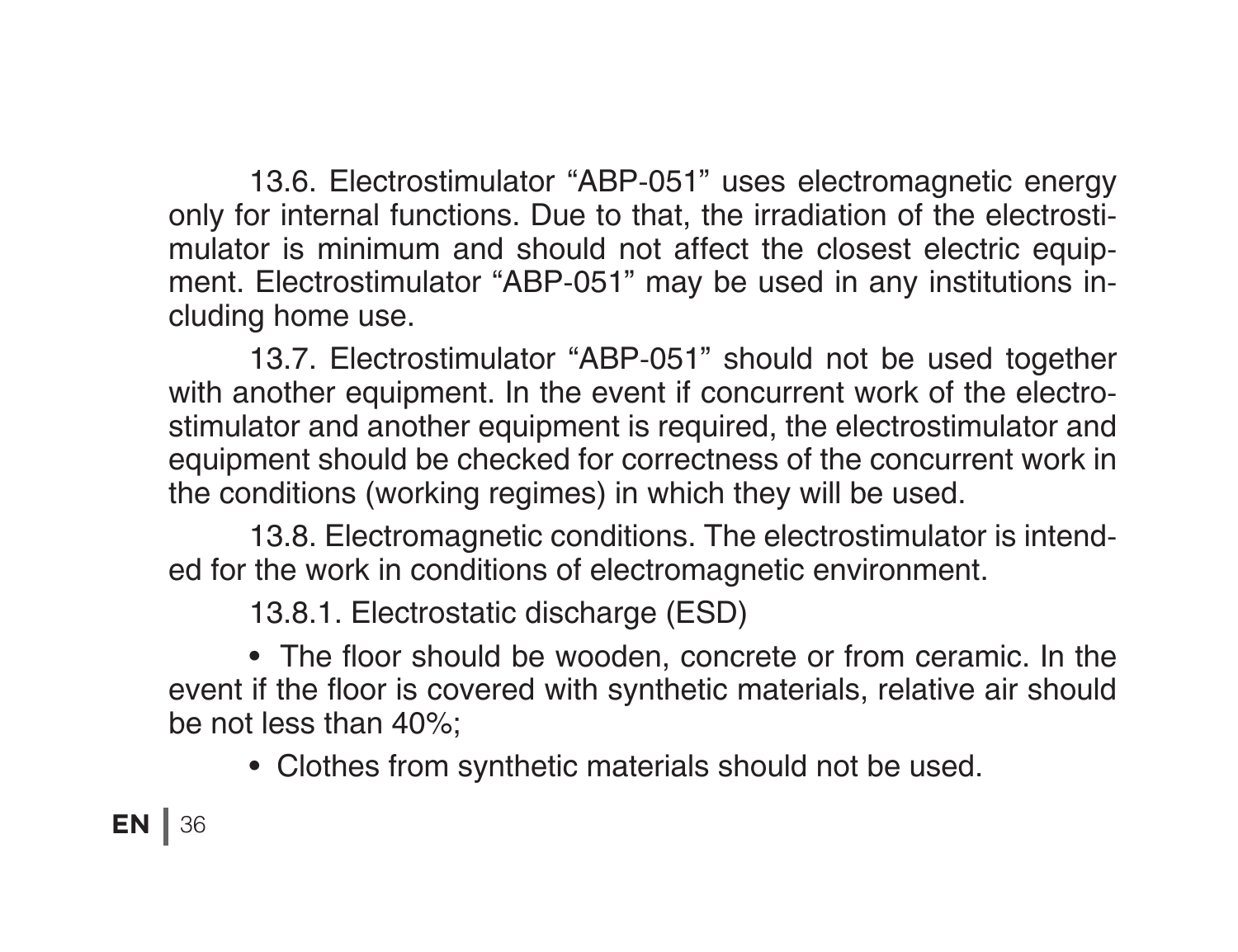13.8.2. HF irradiation: portable and mobile devices should be used on the distance to any part of the medical device not closer than the distance determined with the following equation:

Recommended distance  $d = 2.3 \sqrt{P}$  (800MHz to 2,5GHz).

 P — maximum power output in accordance with the manufacturer information.

 13.8.2.1. Personnel (user) should take the following measures: minimum distance from portable communication means (cell phones, wireless phones) should be approximately 3 meters if the output capacity of the devices exceeds 2 W.

 13.8.3. Magnetic fields: magnetic field parameters should be within the normal range for commercial buildings and conditions of medical institutions.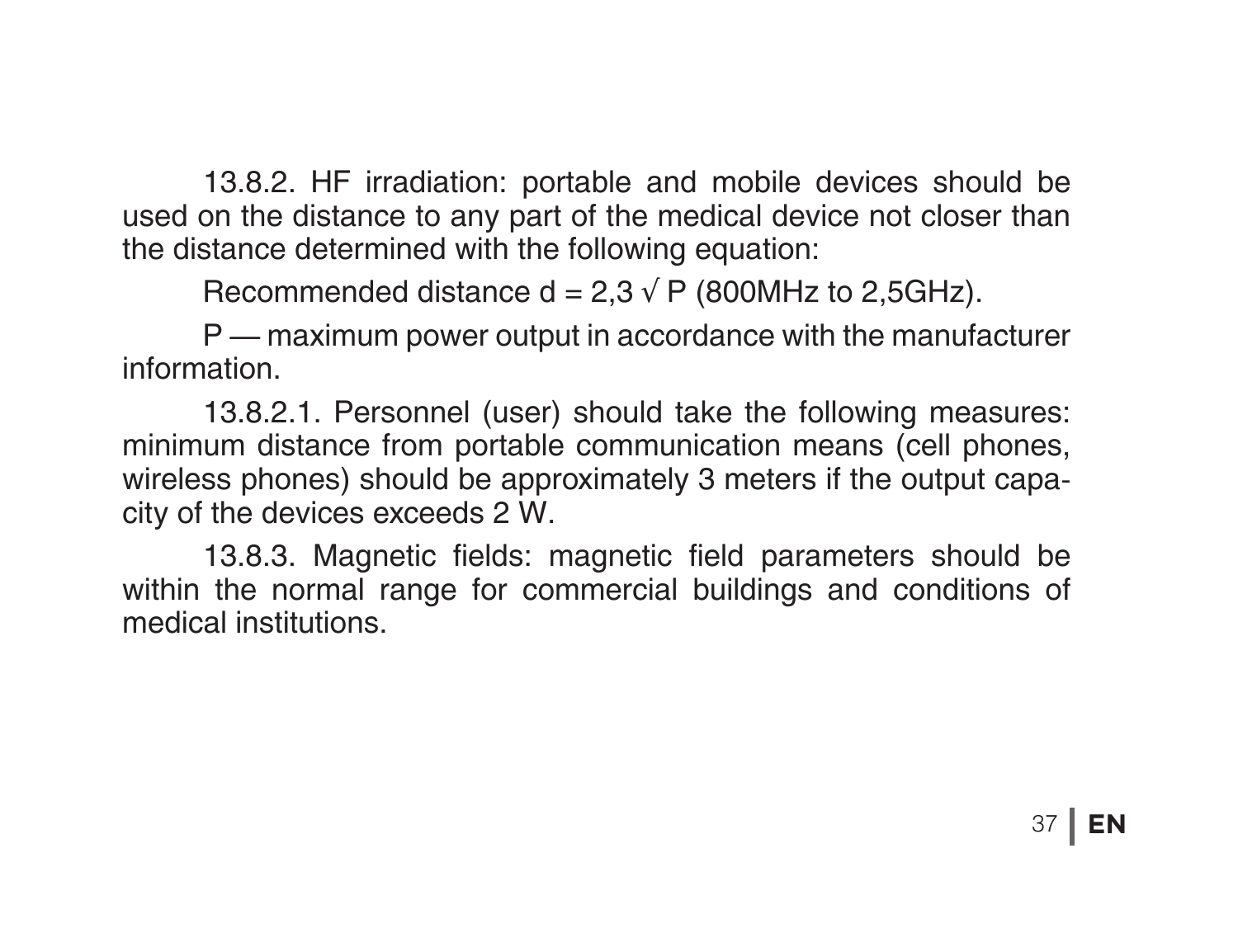# **14. MEDICAL DEVICE SPECIFICATION**

| Name                                                             | Number, pcs. |
|------------------------------------------------------------------|--------------|
| Electrostimulator "ABP-051" with built-in<br>electrodes and cuff |              |
| Instruction for use                                              |              |
| Information brochure (optional)                                  |              |
| Packing box                                                      |              |
| Carry case                                                       |              |



**Attention!** Power supply elements are not included to the supply set! Use power supply elements LR03/ААА for electrostimulator "ABP-051".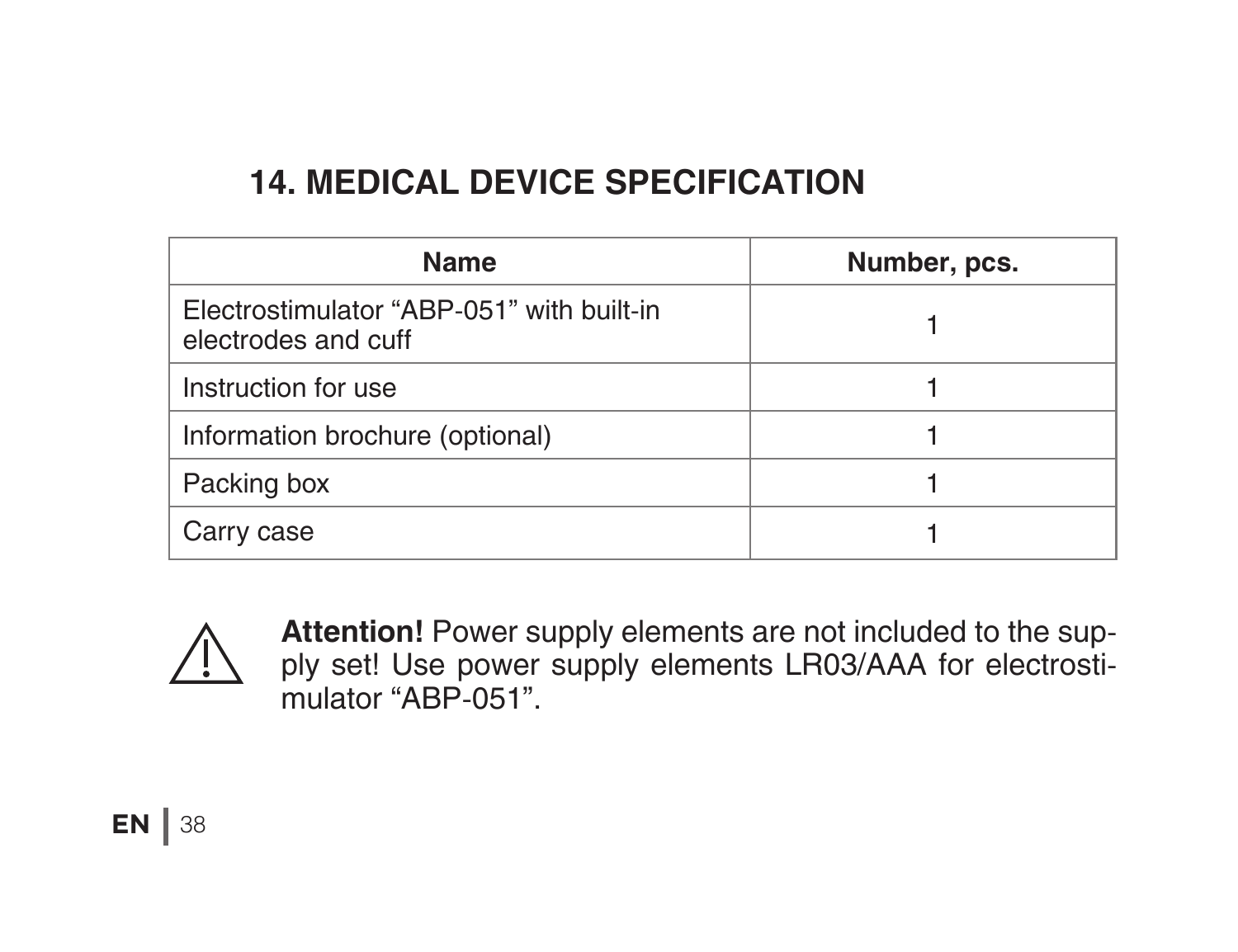# **15. MAINTENANCE AND REPAIR**

15.1.Maintenance:

 15.1.1. External device examination. You should ensure that no shock, fall marks are present as it may lead to the device malfunction.

 15.1.2. Prior and after the device use, you should purify electrodes pos.9 (Fig.1b) for electrode purification, use non-aggressive disinfectants (for example, 3% hydrogen peroxide) and soft fibreless wipes. Disinfection is made with 5-fold treatment.

 15.1.3. Checking functionality of the electrostimulator in accordance with section 12.

 15.1.4. The device is intended for multiple use.

 15.2. Replacement of power supply elements:

When symbol  $\Box$  flashes on the front panel or in the event when the electrostimulator does not switch on (power supply elements are unloaded severely) power supply elements should be replaced.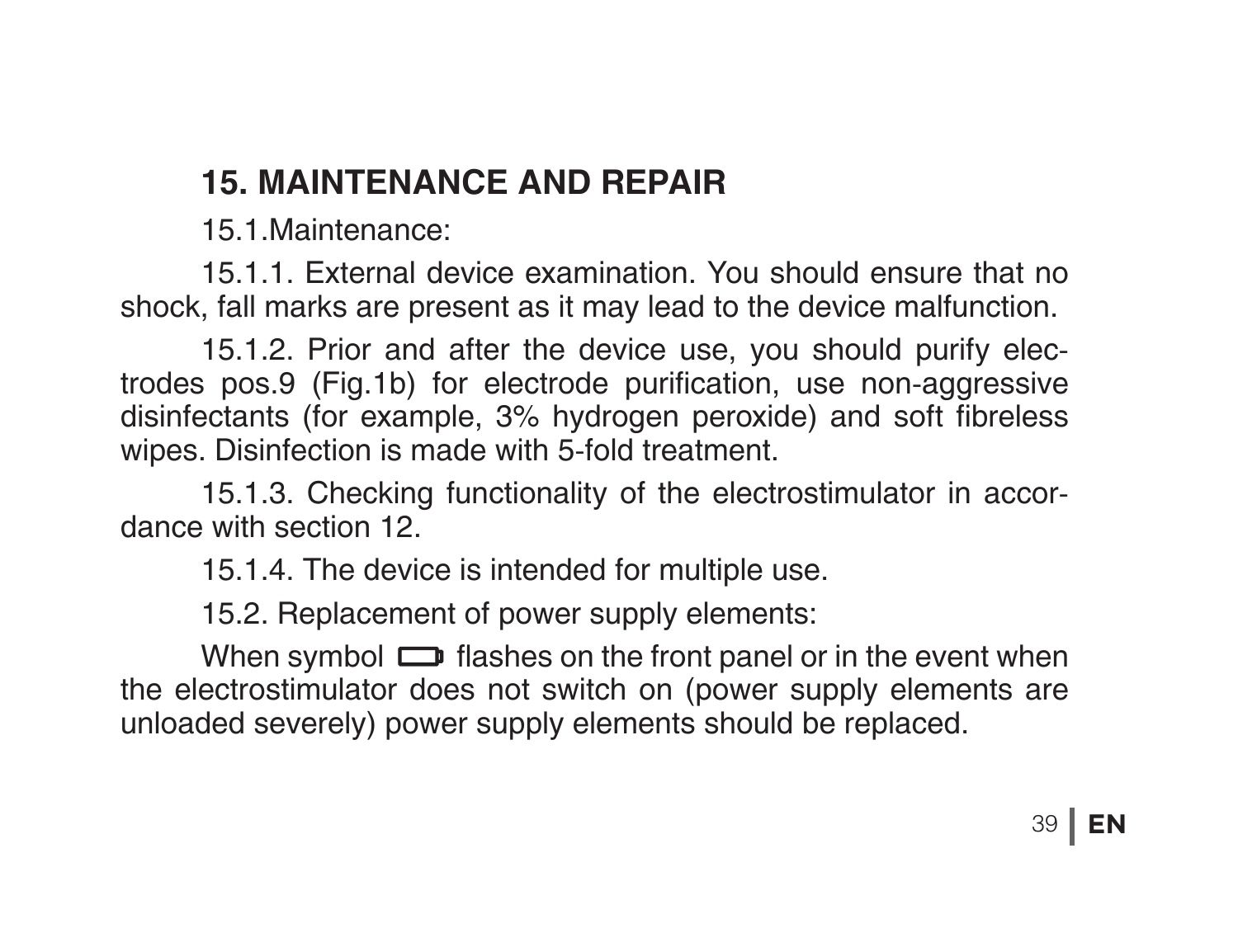For that:

• Switch off the electrostimulator if it is switched on:

• Open the battery compartment as it is shown on Fig.7: press on the locktab in the direction to arrow 1 and move the battery compartment cover in direction to arrow 2;

• Withdraw power supply elements:

• Leave the electrostimulator without power supply for 2 minutes;

• Install new power supply elements following the polarity as it is shown on Fig.8. Put the battery compartment in place.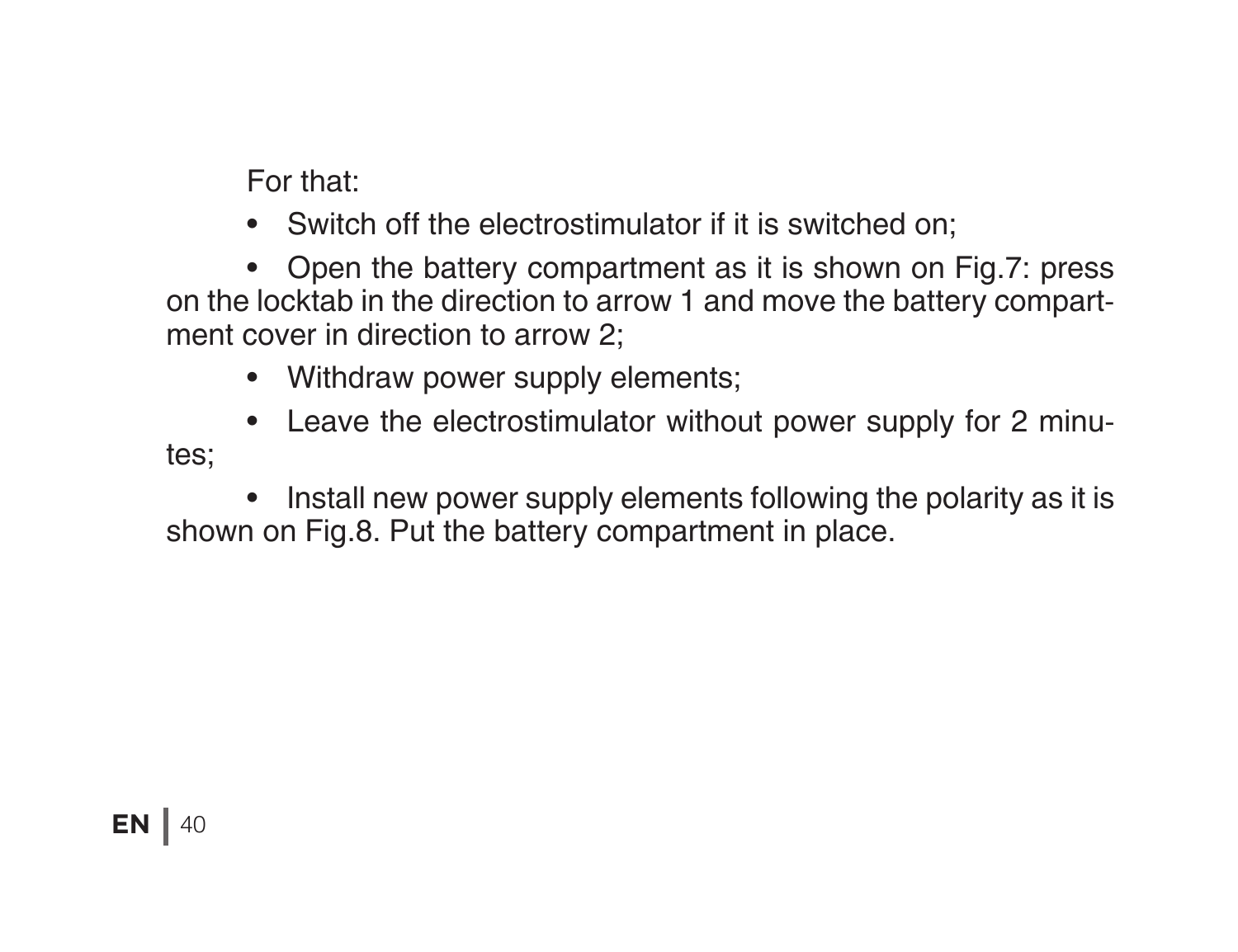

*Fig.7. Order of actions to open the battery compartment*



*Fig.8. Polarity of power supply elements*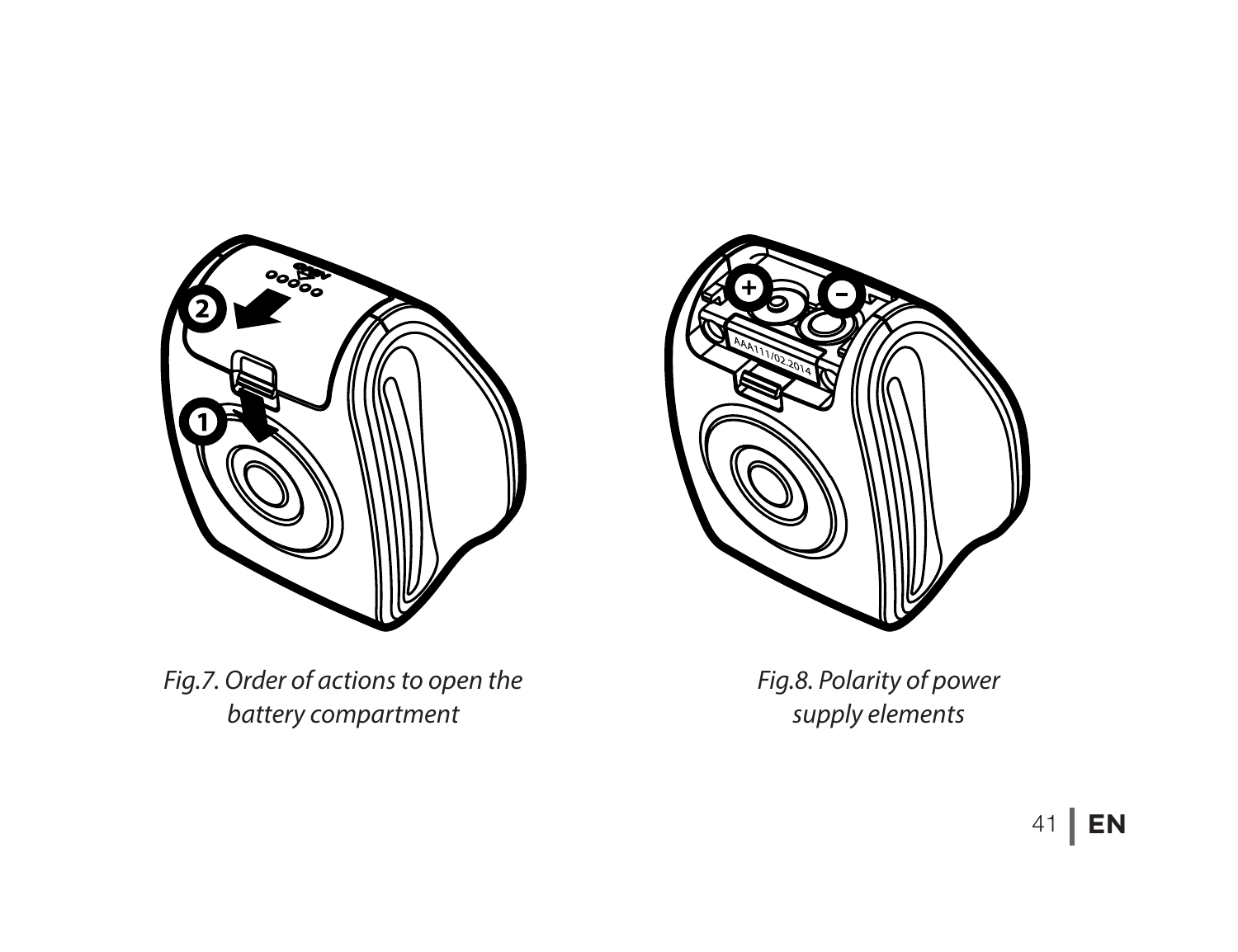

**Attention!** With the long break in the use of electrostimulator — remove the power supply elements from the compartment section.



**Attention!** Simultaneous installation of old and new power supply elements, power supply elements of various brands to the device is prohibited. Replace power supply elements simultaneously!



**Attention!** Use power supply elements of only high quality! When power supply elements of low quality are used, the risk of spontaneous leakage of power supply elements is present which may disable the device (is not a warranty case) and induce risk of chemical burns.



**Attention!** Most power supply elements contain chemical substances which will not pose threat while exposed to open skin. When the substance gets into the skin from the leaked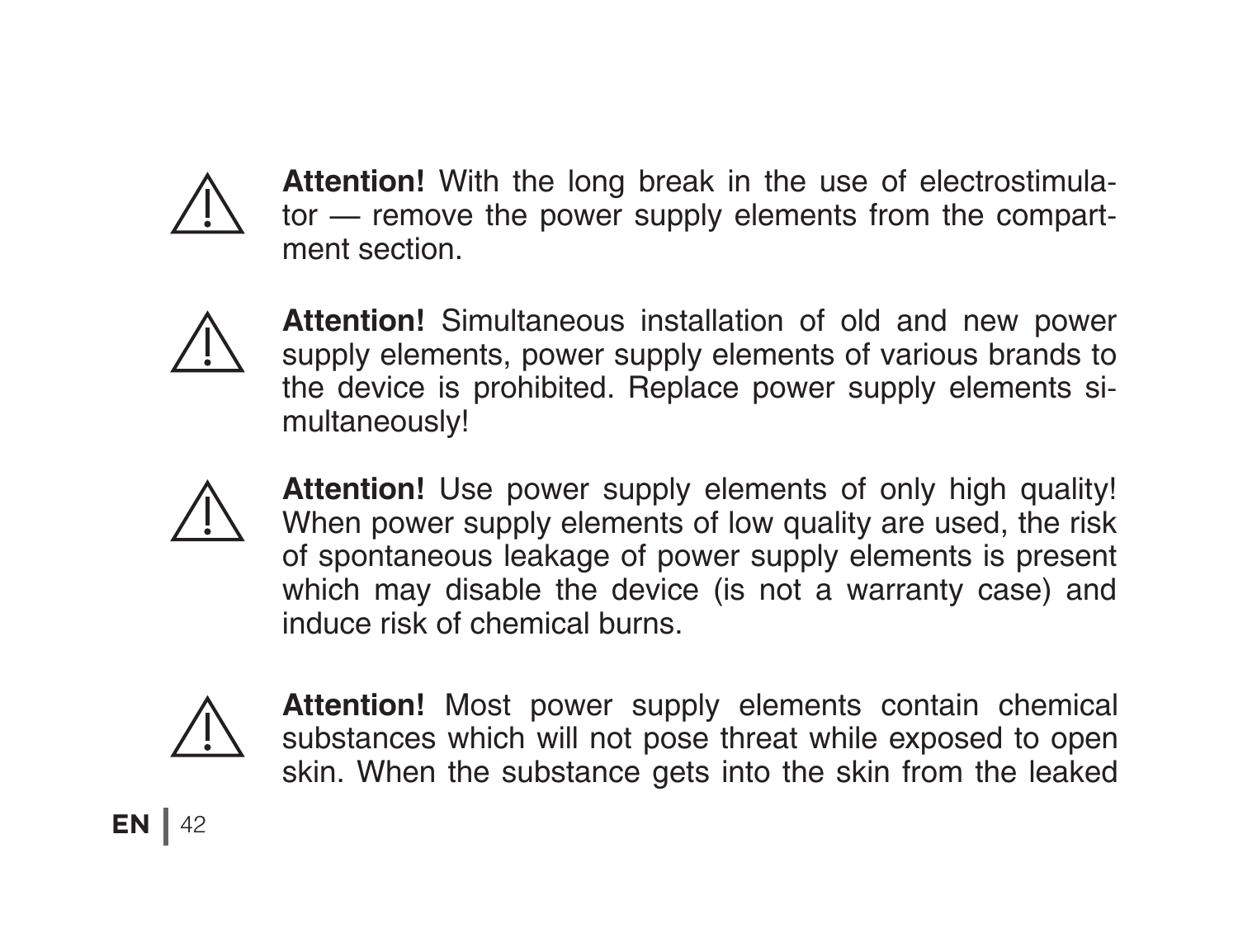element, you should rinse the skin immediately which has got the substance using water and soap. When it gets into the eyes, you should immediately rinse the eyes with running water (at least 15 minutes) and refer to a physician. When the substance gets into the skin, wash it with water and soap.

 15.3. Possible malfunctions and methods of their elimination. Table 2 provides conditions of the electrostimulator which may be resolved on your own.

 If other malfunctions occur, contact the manufacturer representative. Do not try to eliminate them on your own!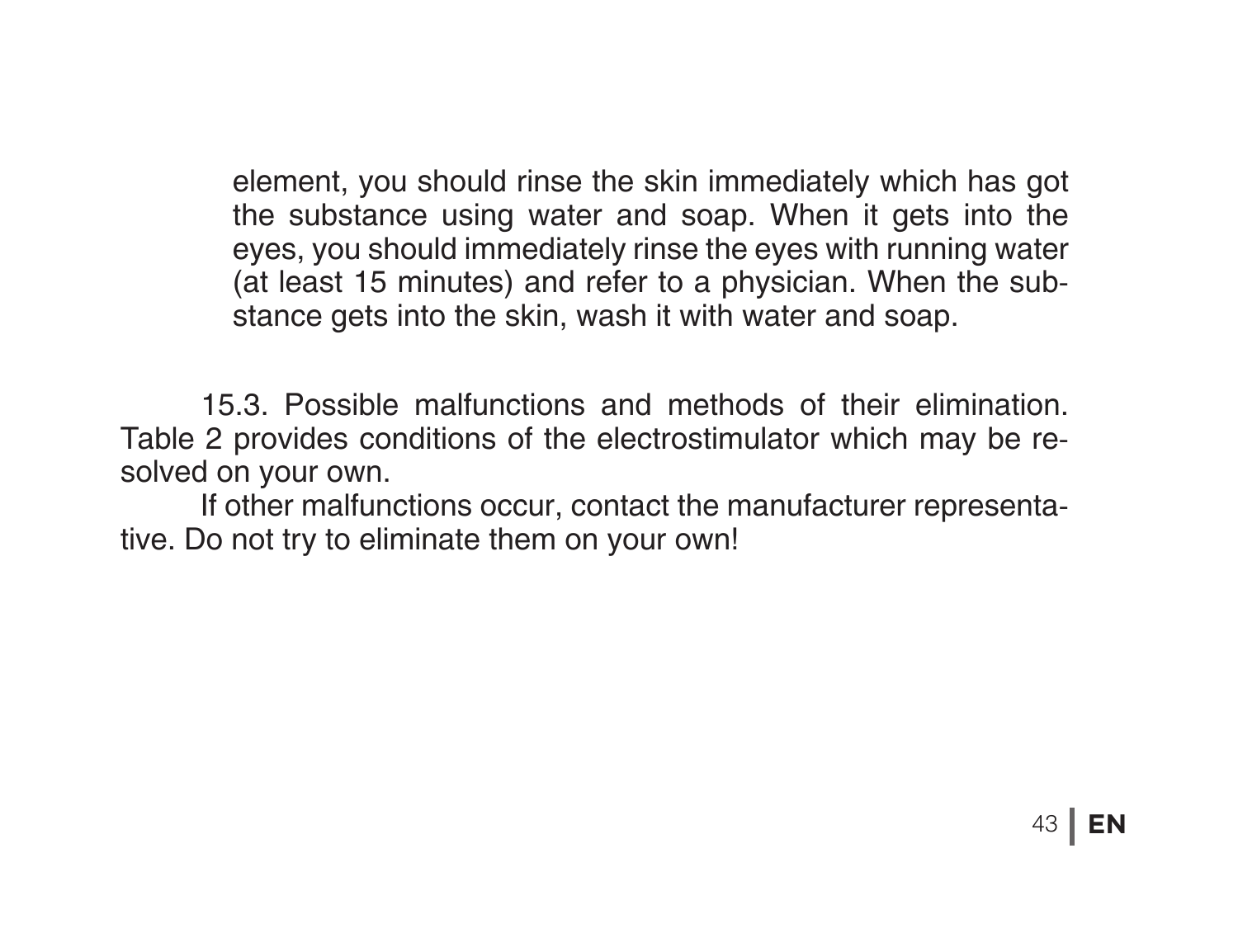| <b>Malfunction</b>                                                      | <b>Method of elimination</b>                                                                                                                                                |
|-------------------------------------------------------------------------|-----------------------------------------------------------------------------------------------------------------------------------------------------------------------------|
| Device switches off/<br>does not switch on                              | Power supply elements are unloaded -<br>replace power supply elements (see cl. 15.2).                                                                                       |
| Device does not switch<br>after replacement of<br>power supply elements | Remove power supply elements, let the device<br>stand for 2 minutes free of them, install power<br>supply elements again following the polarity as<br>it is shown on Fig.8. |
| No exposure sensations                                                  | Dry skin — wipe with a cotton swab moistened<br>slightly with water or moist drape.                                                                                         |
|                                                                         | Electrodes are contaminated - purify<br>electrodes (see cl. 15.1.2).                                                                                                        |



**Attention!** Repair works for "АВР-051" electrostimulator should be made at the manufacturing enterprise or in authorized service centers if such are available. If authorized service centers are absent, apply to the manufacturer for repair.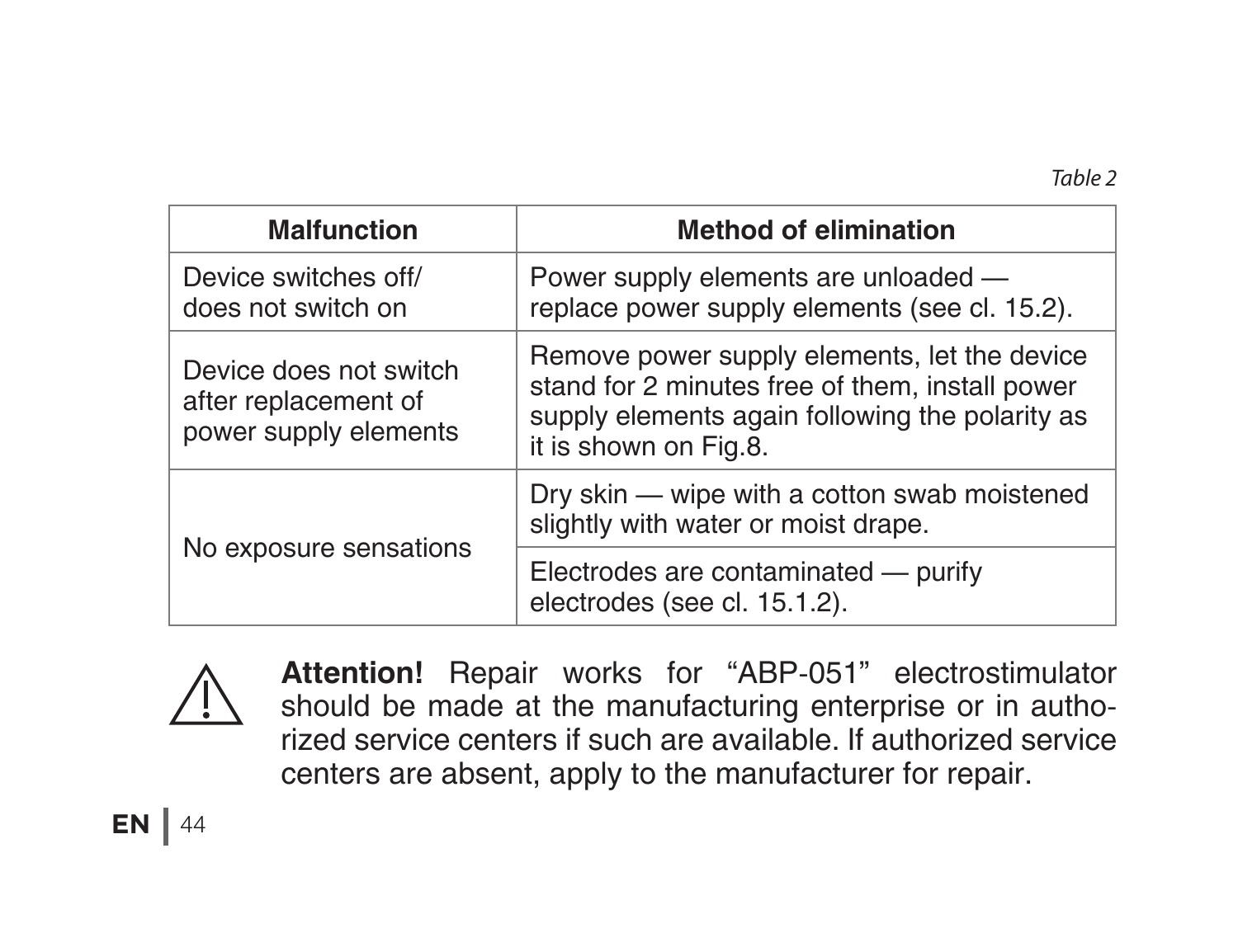### **16. SERVICE PERIOD**

 16.1. Service period of the device — 5 years since the manufacturing date. When operation rules are met, the service period may significantly exceed the officially established period.

 16.2. After completion of the service (operation) period, the device does not pose any threat for the environment, human life and health.

## **17. SHIPMENT AND STORAGE**

 17.1. Shipment conditions: 



17.1.1. Products are transported by all types of transport in roofed vehicles. Conditions for devices transportation — temperature from -50°C to +50°C, relative air humidity from 30% to 93%, atmospheric pressure from 70 kPa to 106 kPa.

17.1.2. Loading, fastening, transportation and unloading of manufactured goods should be carried out in accordance with the current regulations for each type of transport.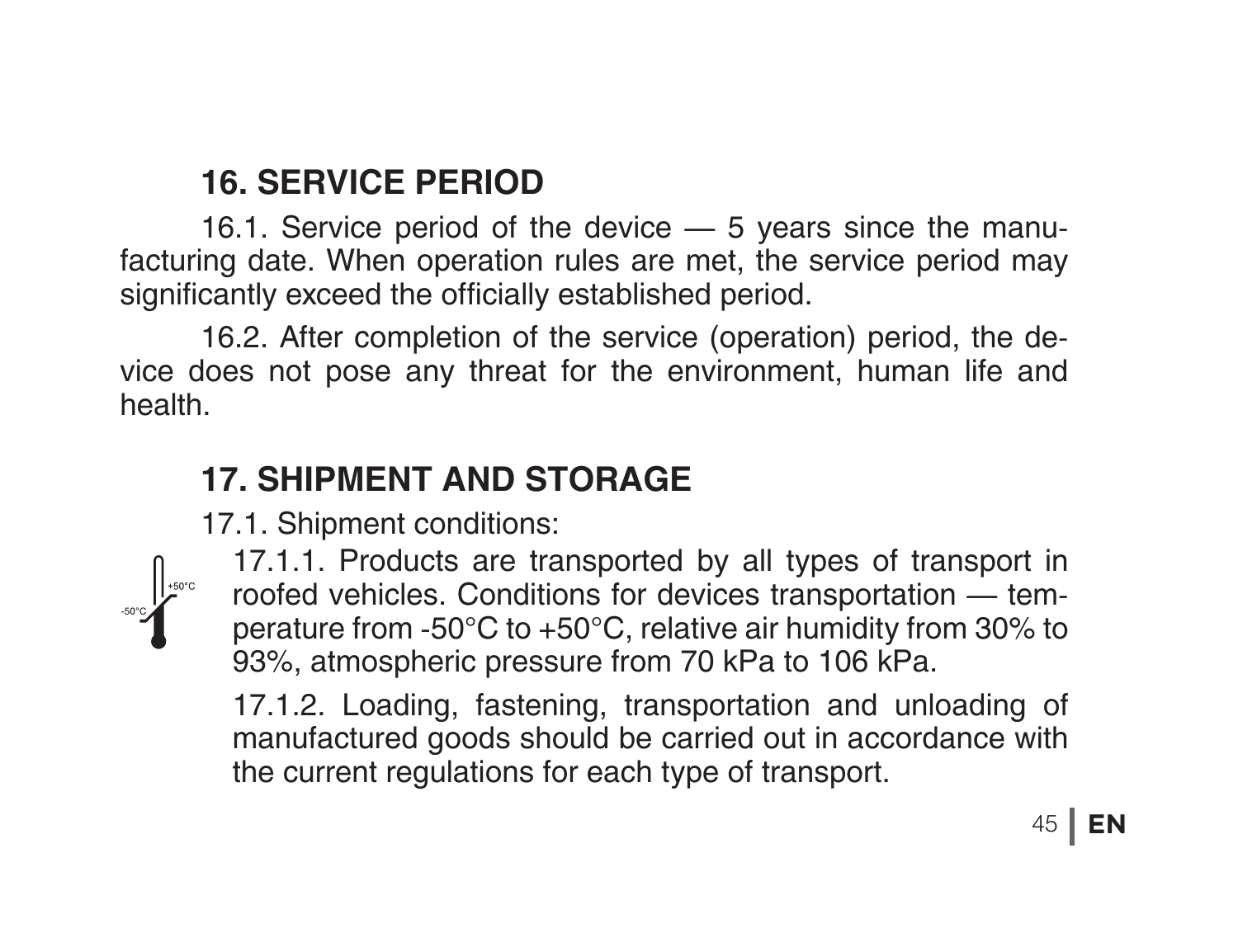17.2. Storage conditions:



17.2.1. Manufactured goods should be stored in warehouse premises: temperature from -50°С to +40°С, relative air humidity from 30% to 93%, atmospheric pressure from 70 kPa to  $106$  kPa.

17.2.2. Storage conditions should exclude exposure of moisture and aggressive media on products.

17.2.3. Keep in a place protected from insects, rodents and direct sunlight and on the distance at least 1 m from heating devices.

17.2.4. Do not store in places contaminated or containing poisonous chemicals.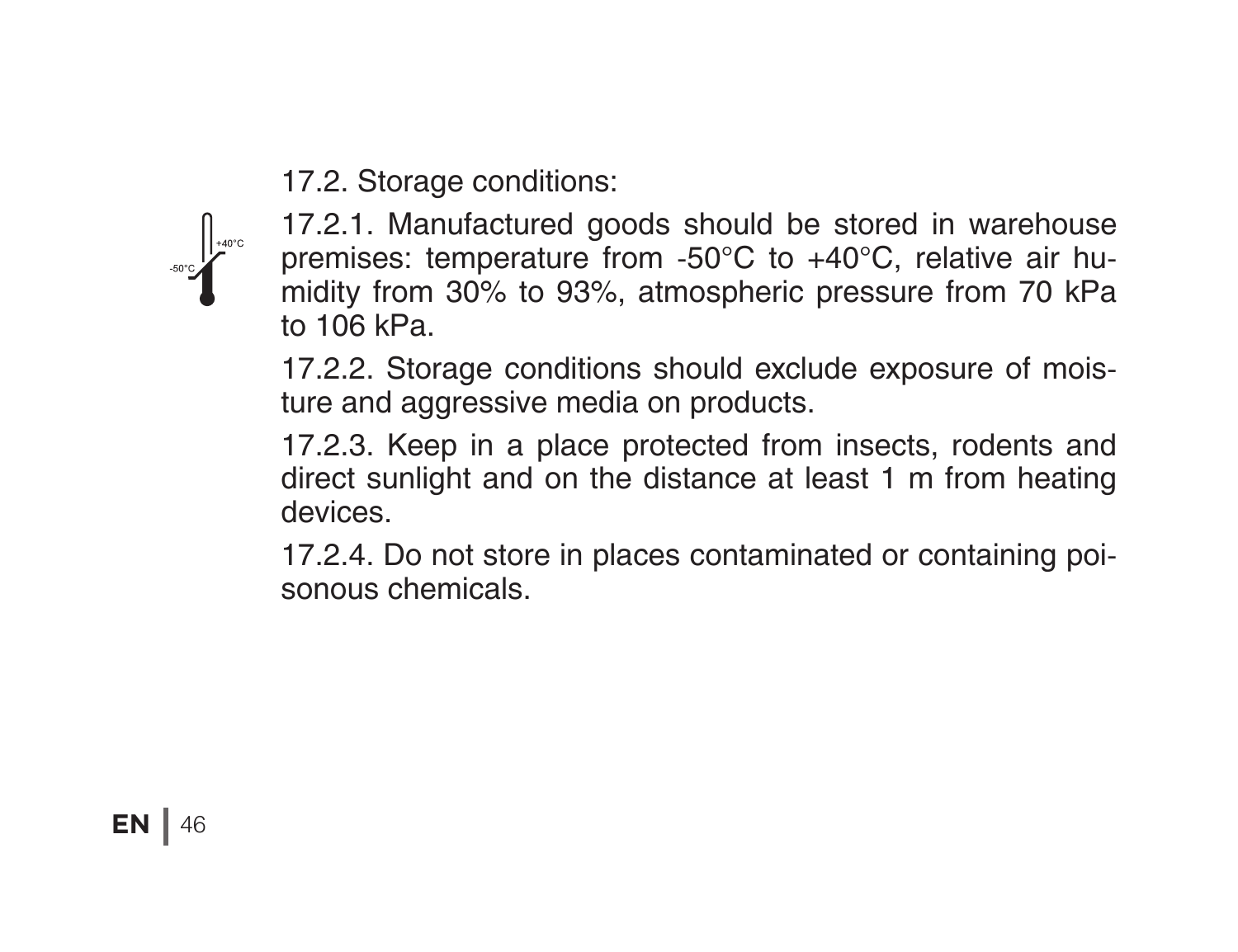# **18. DISPOSAL AND DESTRUCTION**

18.1. According to their hazard level, the devices should be disposed as domestic wastes.



18.2. All packaging materials do not have any hazardous environmental effect, they may be re-used.



18.3. Separate collection of electric garbage: An old device contains precious materials which may be reused after disposal with regards to the environment protection requirements. Discard them to the specially designed places (consult the corresponding services of your district) for their collection and re-processing.

18.4. Unused device does not have any specific caution measures while destructed. It should be disposed as domestic wastes.

 18.5. Do not throw power supply elements together with domestic garbage. Dispose power supply elements in accordance with the current rules on disposal of industrial wastes.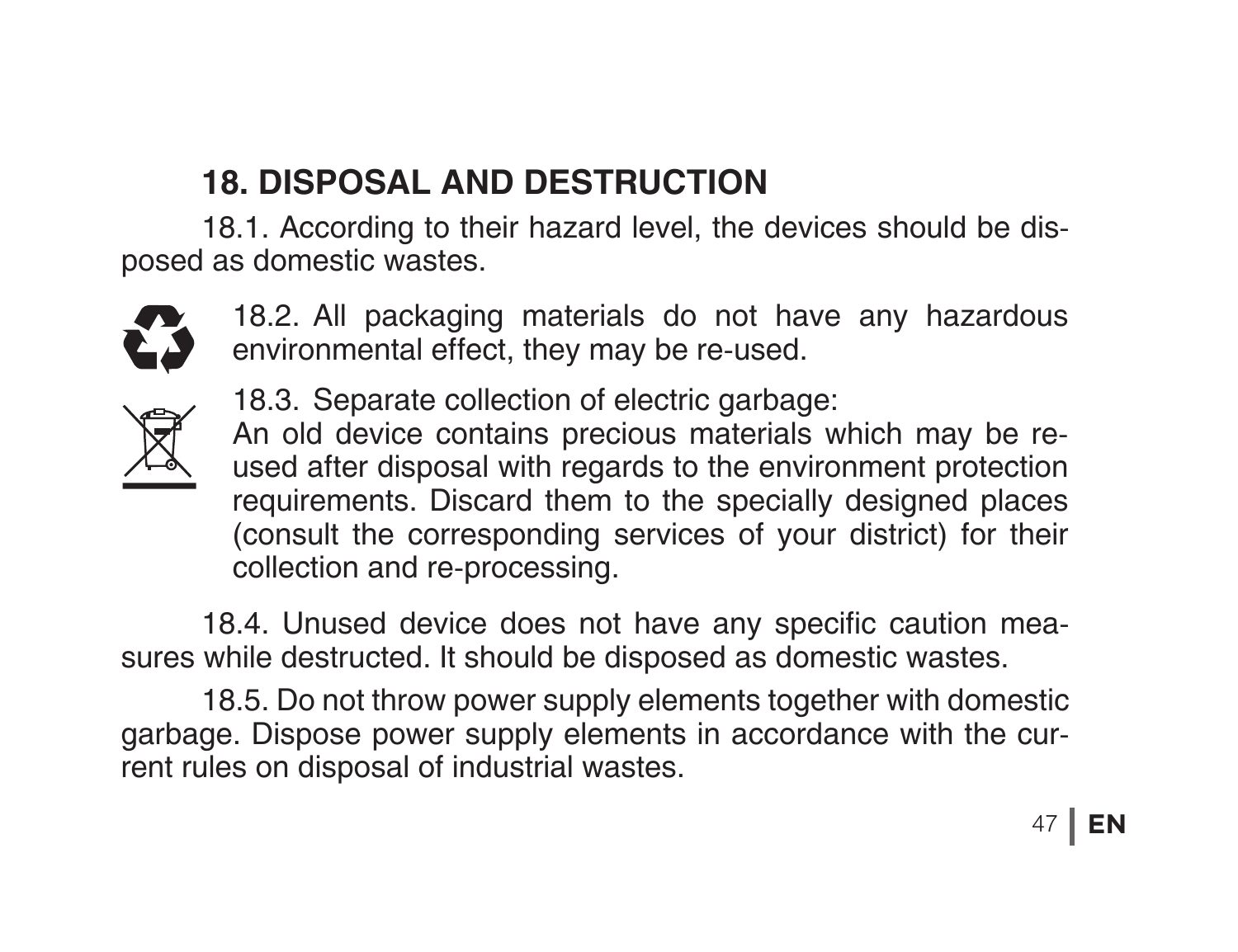# **19. MANUFACTURER WARRANTIES**

 19.1. Service life of the device — 5 years since the manufacture date. When operational conditions are followed, the service life can exceed significantly the officially declared one.

 19.2. Warranty period of the device: 12 months since the sales date on the territory of the Russian Federation and CIS countries; 24 months since the sales date in EU countries.

 19.3. Seller (manufacturer) or organization performing functions of the seller (manufacturer) based on the agreement does not responsible for the defects if they occur after the device transfer to a consumer due to:

- a consumer's breach of shipment, storage and operation rule provided with the present Instruction;
- mechanic damages;
- actions of the third parties;
- force majeure circumstances.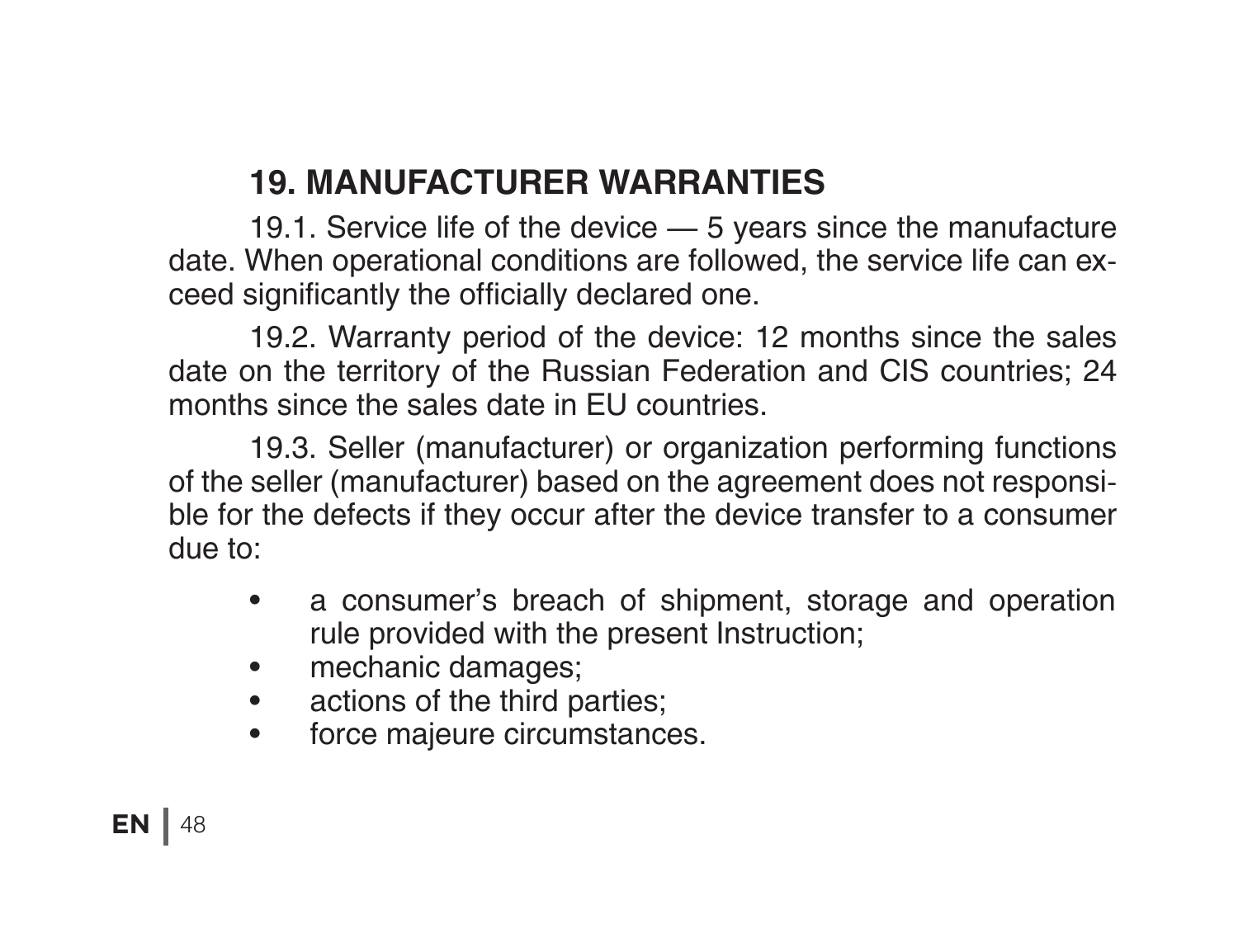19.4. Warranty liabilities do not cover devices with impaired industrial seals.

 If the device malfunctions in the validity period of warranty obligations, as the shortage is found, the device owner should forward the device and repair (replacement) inquiry to the manufacturing enterprise or its representative (seller) stating the surname, name, patronymic, address, phone number, date and brief description of thee malfunction, conditions of its presentation. Sending the device for repair, use the postal address (see section 20).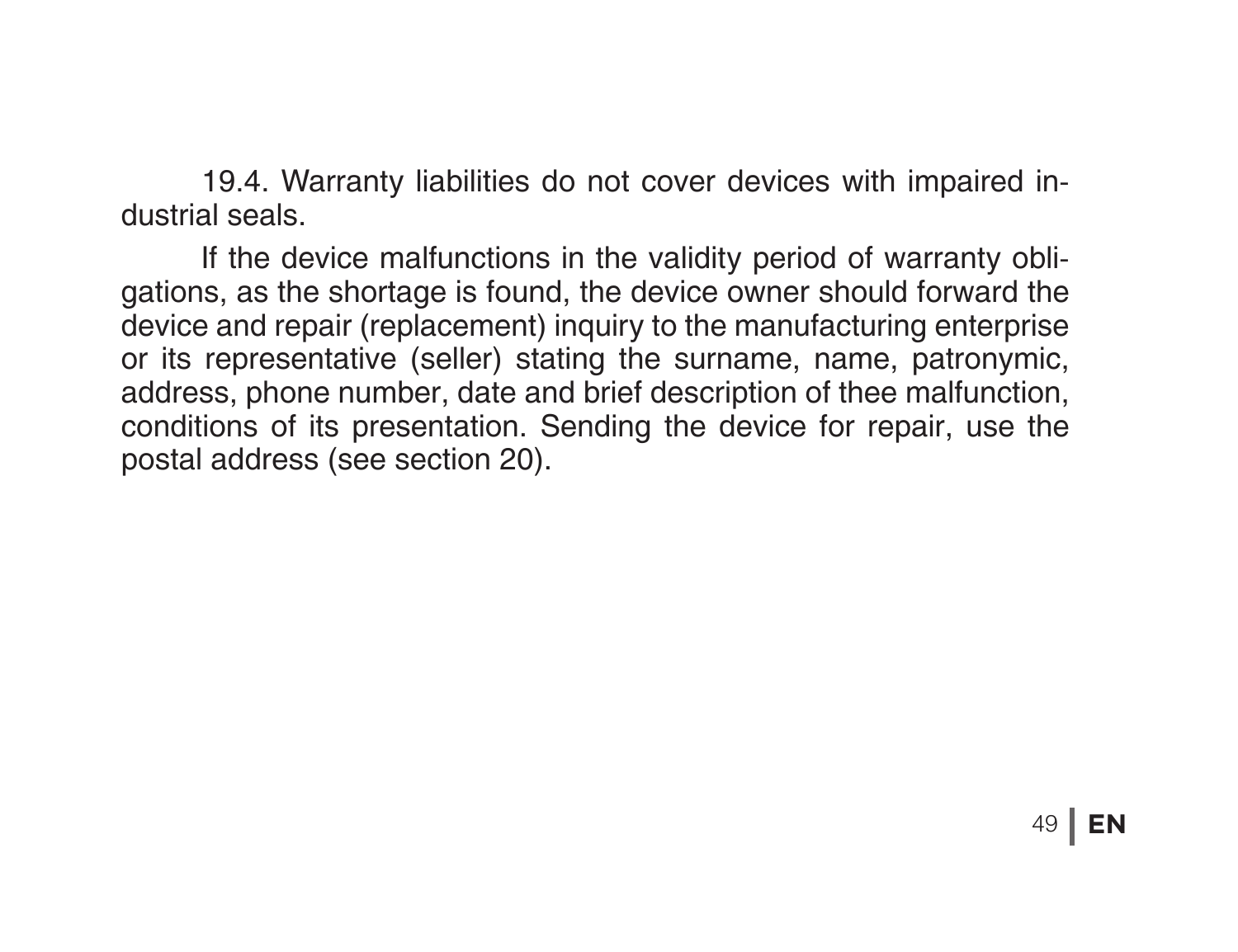# **20. MANUFACTURER DETAILS**

# **Inferum, LLC**

**Legal address:** 

86, Belinskogo st., apt. 487, Ekaterinburg, Russia, 620026 **Postal address of the central office:**  12 bld. 1, Sibirsky Tract, of. 206, Ekaterinburg, Russia, 620100 **Factory address:** 74, Mekhanizatorov st., Kamensk-Uralsky, Sverdlovsk oblast, Russia, 623417 Tel./fax: +7 (343) 247-84-51 E-mail: info@inferumgroup.org www.inferumgroup.org